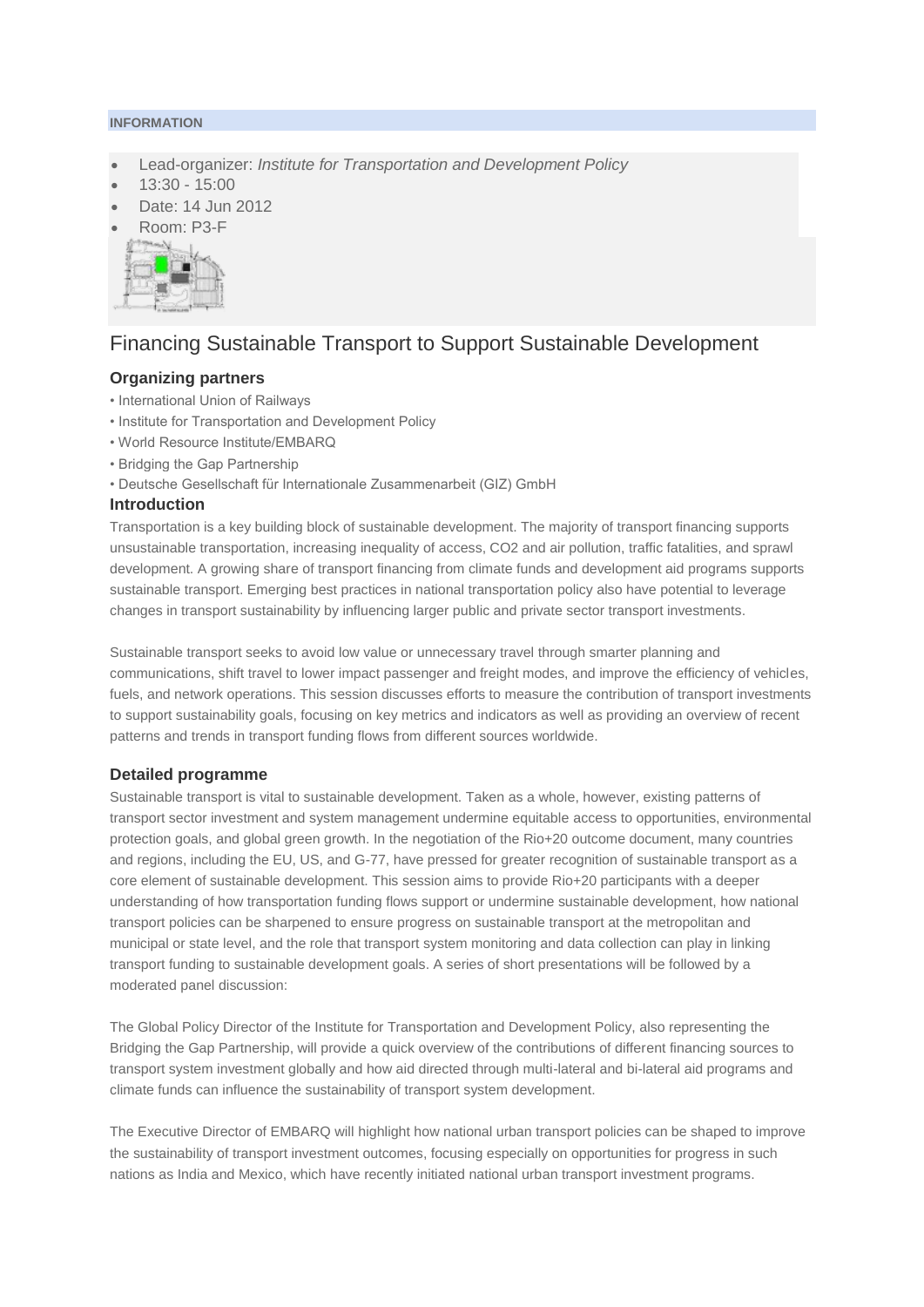The Senior Transport Advisor to the GIZ will highlight available options for financing urban transport in a sustainable manner, highlighting different financing instruments, in which situations they are best to be used, and how to optimally combine them.

A developing country transportation official will highlight how their country is striving to advance sustainable transport as a key element of sustainable development.

A representative from a multilateral development bank will highlight how multilateral development banks are seeking to boost their support for sustainable transport investment and institutional capacity building.

#### **INFORMATION**

- Lead-organizer: *International Union of Railways (UIC)*
- 13:30 15:00
- Date: 15 Jun 2012
- Room: T-5



# Sustainable Transport in the Cities of the Future

### **Organizing partners**

UIC - International Union of Railways, UITP - International Association of Public Transport, EMBARQ - Sustainable Transport experts with offices in the USA, Mexico, Brazil, India, Turkey and the Andean Region; ITPS

(Japan) - Institution for Transport Policy Studies

UNIFE - Association of the European Rail Industry

#### **Introduction**

This Side Event will provide an expert view from leading practitioners from the field of sustainable mobility in developed countries and emerging economies, and will conclude with proposals on including this topic in the outcome document of Rio+20. The Side Event will focus on sustainable transport in citites, to correspond to the secttion on citieis in the Zero Draft document. Partners are from the global public transport sector (metro, bus, railways), project specialists and research institutes. This Side Event would offer delegates the opportunity to cover all the key issues of sustainable mobility in cities in one single event.

#### **Detailed programme**

Economic development, social inclusion, environmental protection are prerequisites for sustainable development, Yet they all rely on sustainable transport systems. Much of the increase in transport related energy use will come from the developing world, and road accidents are already responsible for 1.4 million deaths and affect a further 14 million people through injuries not to mention the extensive local air pollution that is attributed to transport.

The structure of the Zero Draft document places transport in the context of Cities. Our Side Event will therefore look at sustainable mobility in the urban situation. We will draw on our members' experience as listed below:

EMBARQ will provide practical examples of projects in developing countries to develop sustainable mobility (e.g. Bus Rapid Transit, Metro Systems, Cycling, Walking)

UITP and UIC will provide a global perspective from operators of mass transit (metro, bus and commuter railway) systems with a particular focus on emerging economies

ITPS will present the latest resarch on developing public transport networks in India and Asia.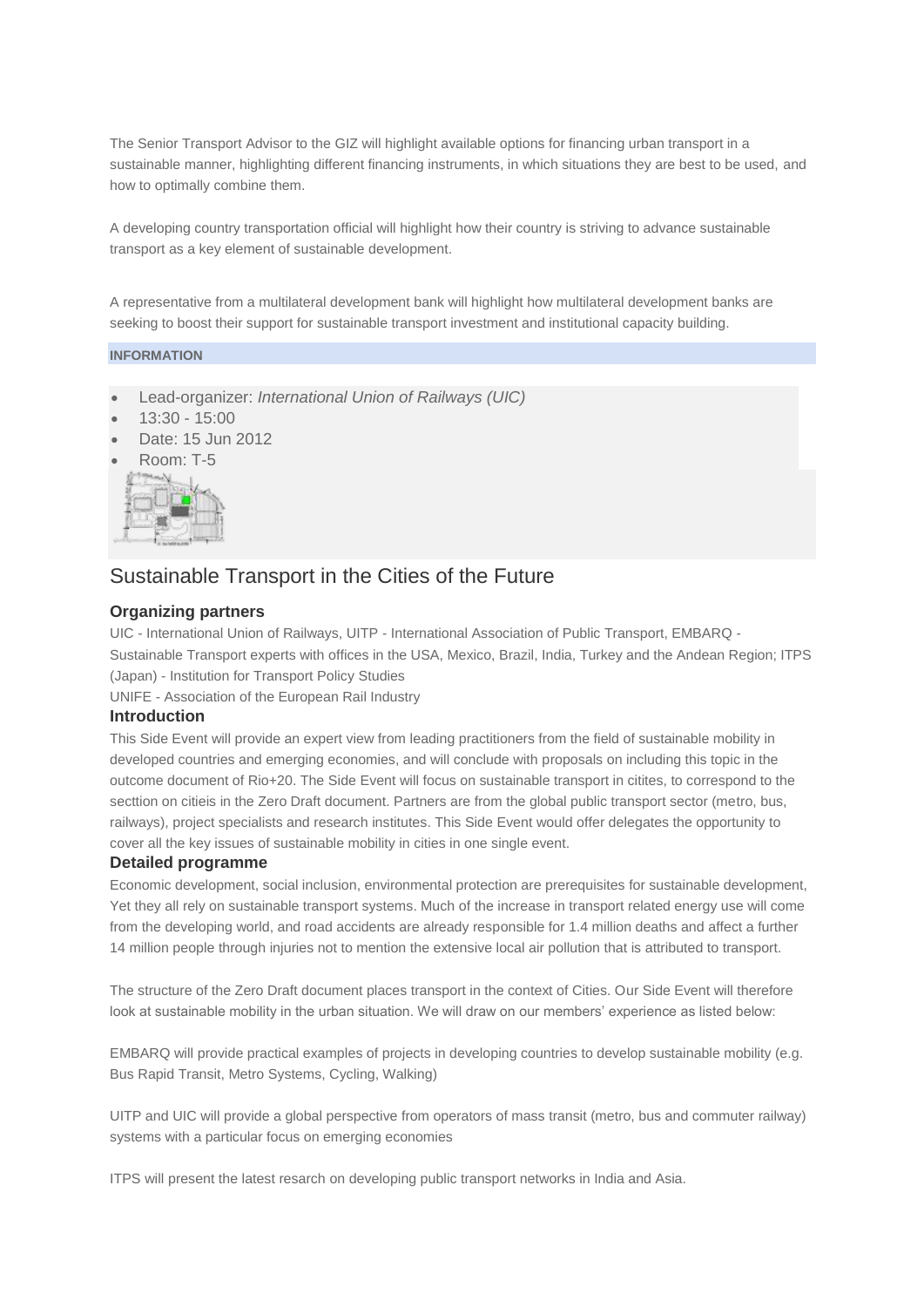The Side Event will generate ideas that could be included in the Outcome Document, and will provide delegates to Rio+20 an accessible overview of transport issues in cities.

#### **INFORMATION**

- Lead-organizer: *Division for Sustainable Development (UNDESA)*
- 15:30 17:00
- Date: 17 Jun 2012
- Room: P3-E



## Launch of report "Sustainable development for the 21st Century"

## **Organizing partners**

Euroepan Commission - DG environment (to be confirmed)

#### **Introduction**

The side event will present the SD21 project's synthesis report for policy makers. The report draws upon a series of studies carried out under the project, in addition to recent major assessments. The SD21 studies approach sustainable development from various perspectives: (a) expert assessment of the progress made since 1992, including a review of Agenda 21 and the Rio principles; (b) critical analysis of global scenario exercises since 1992; (c) future vision of sustainable development, as suggested by ecological economics, compared to the "green economy" and "business-as-usual" views; (d) sectoral perspectives on challenges and potential ways forward. The project also includes a scenario component which analyzes sustainable development options based on the most recent scenarios prepared by key institutions for Rio+20.

#### **Detailed programme**

The side event will be structured in the form of an interactive panel discussion which will include the lead authors of several of the project's main studies.

Agenda

Introduction: Sustainable development in the 21st century: Representative of the European Commission – DG Environment

Objectives of the SD 21 project: Representative of the UN Division for Sustainable Development Interactive panel discussion.

Felix Dodds, Executive Director, Stakeholder Forum

Daniele Giovannucci, Chair, Committee on Sustainability Development in Agriculture (COSA)

Kaarin Taipale, Aalto University, former Chair, ICLEI.

Mark Howells, Professor and Head of Division: Energy Systems Analysis, Royal Institute of Technology, Sweden. Robert Costanza, University Professor of Sustainability and Director, Institute for Sustainable Solutions, Portland State University

Ephraim Nkonya, Team, Natural Resources Management, IFPRI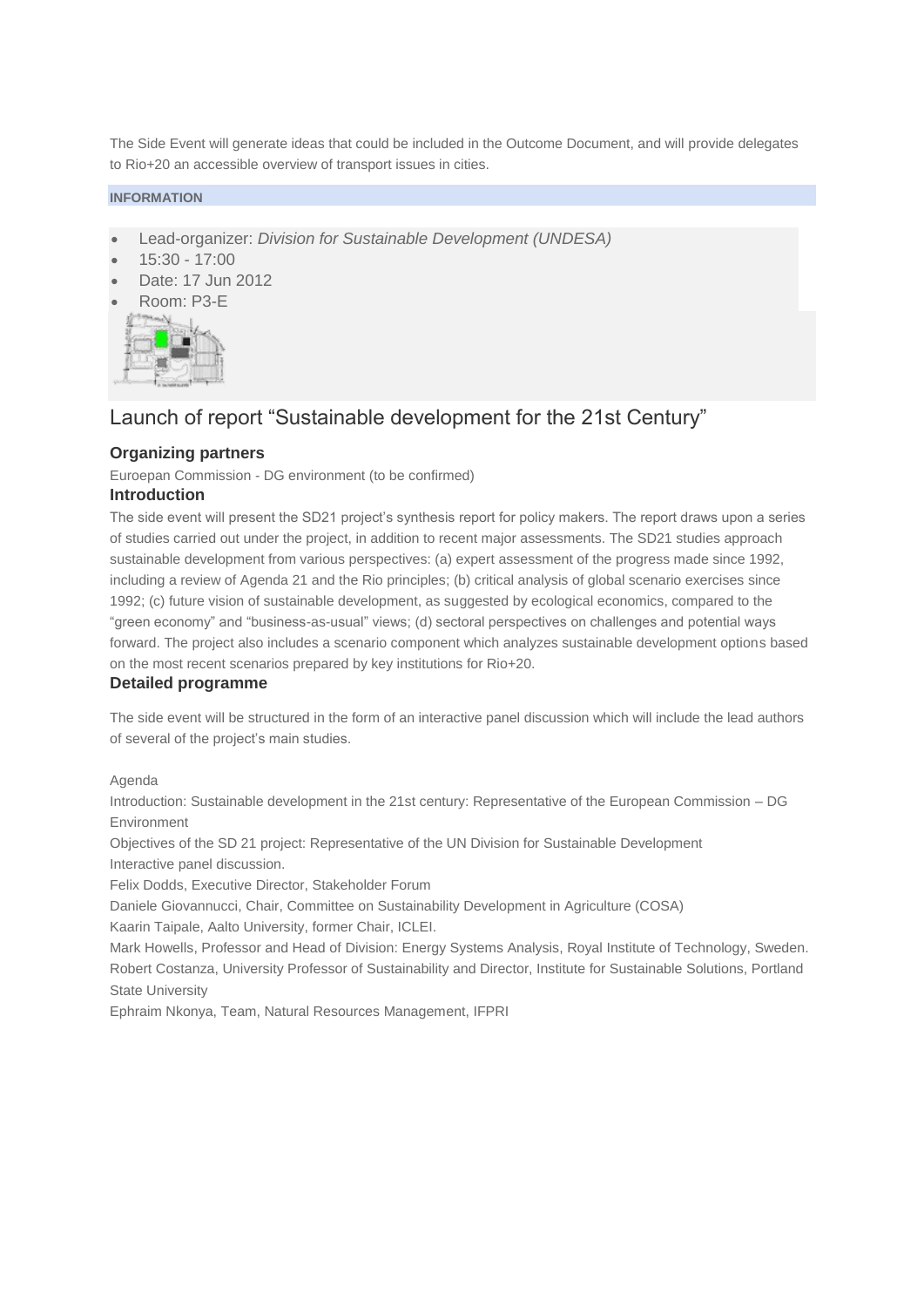#### **INFORMATION**

- Lead-organizer: *Brazil*
- 15:30 17:00
- Date: 17 Jun 2012
- Room: P3-A



# Sustainable Construction

## **Organizing partners**

Brazilian Ministry of the Environment (MMA)

Brazilian Chamber of Construction Industry (CBIC)

### **Introduction**

The event will be about the contribution of the construction industry to sustainable development

#### **Detailed programme**

The event will be about the contribution of the construction industry to sustainable development

### **INFORMATION**

- Lead-organizer: *Ford Foundation*
- 11:30 13:00
- Date: 18 Jun 2012
- Room: T-2



# The Sustainable and Just City

## **Organizing partners**

Ford Foundation ICLEI C40 Cities Climate Leadership Group Worldwatch Institute Institute for Transport and Development Policy Harvard University Joint Center for Housing Studies

## **Introduction**

Now that over half of the world's population lives in cities, sustainable urbanization is an important new opportunity for the UN's efforts to advance sustainable development and poverty reduction. This side event will offer a vision for sustainable and just cities and showcase what leaders and practitioners have learned in the implementation of promising initiatives. Speakers will discuss the crucial leadership of mayors and who are scaling up successful strategies in partnership with the world's heads of state, environmental ministers, civil society organizations, and business leaders. The Ford Foundation will discuss the role of philanthropic institutions in generating greater resources and attention to the challenges of accommodating the 2 billion additional residents that are expected to reside in the world's cities by 2050. Attendees will be invited to share their ideas about to strengthen collaboration between practitioners, leaders, and key stakeholders to achieve a vision of sustainable and just cities.

## **Detailed programme**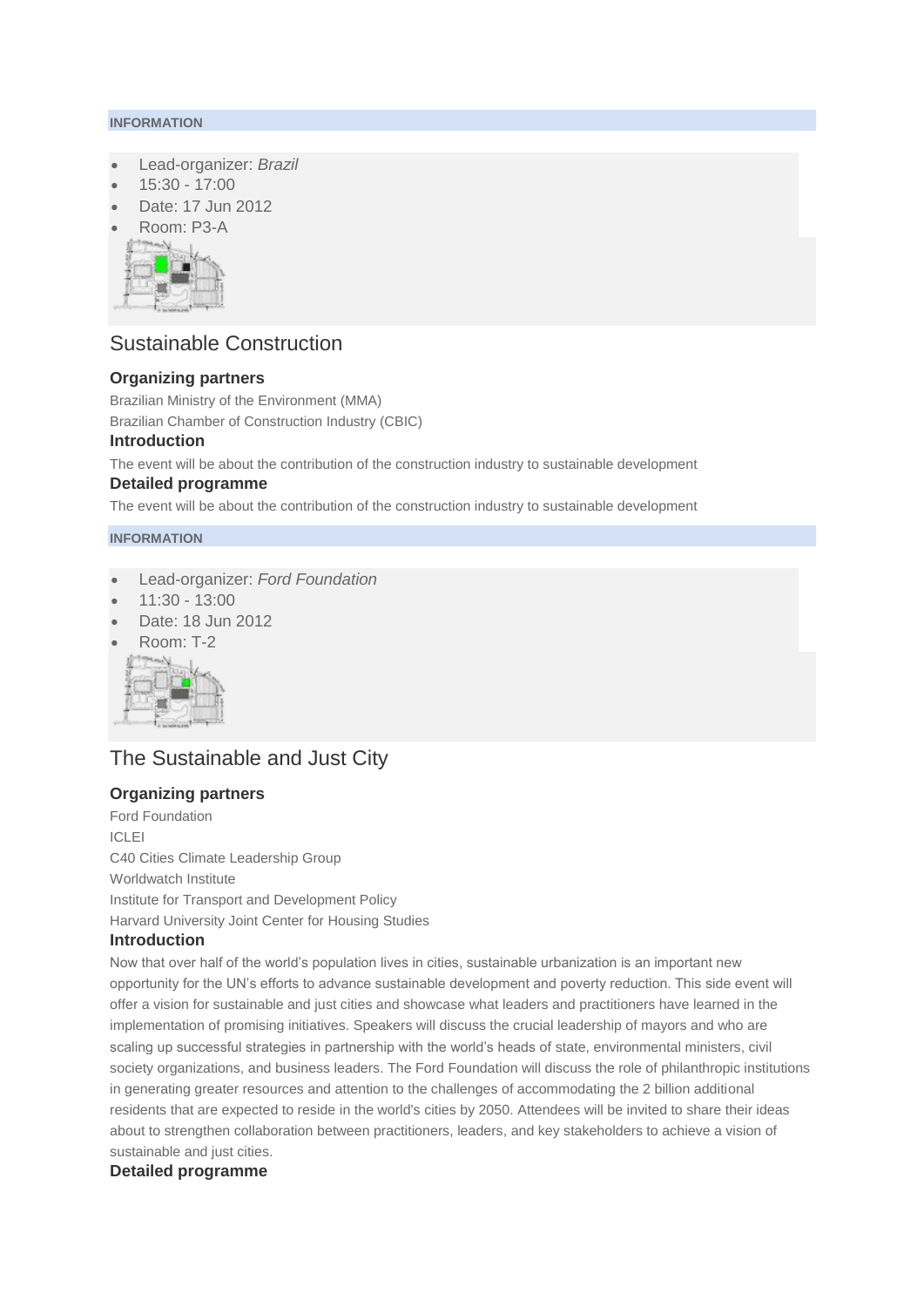Since the first Earth Summit in Rio in 1992, urban populations have increased by more than 1 billion and now, for the first time in history, more people live in cities than in rural areas. By 2050, the world's population is projected to increase from 7 billion to more than 9 billion people, roughly 70 percent of whom will reside in urban regions.

Urbanization is accelerating because cities are the centers of social and economic activity and attract people seeking to attain a better life. Indeed, the world's top 50 metropolitan regions are economic powerhouses, accounting for just 12 percent of the planet's population, yet generating roughly 46 percent of global GDP. However, cities also consume more than 75 percent of the world's natural resources, use approximately 75 percent of the world's energy, and are responsible for 75 percent of its carbon emissions. And as more cities experience very rapid growth, many are struggling to provide adequate infrastructure— housing, water, sanitation and transportation—for their residents. Since 1992, the number of slum dwellers has grown from roughly 660 million to nearly 1 billion.

While some worry about rapid urbanization, it also represents a tremendous opportunity to expand economic opportunity, provide better access to livelihoods that generate wealth, advance social inclusion, and protect the environment. The ways in which the world's cities grow will therefore define the fate of billions of people and the sustainability of the planet.

This side event will offer a vision for sustainable and just cities in which the goals of environment, equity, and economy are mutually reinforced and achieved. It will showcase what leaders and practitioners have learned while championing and implementing initiatives designed to produce equitable and sustainable urban growth. Speakers will discuss the crucial leadership of mayors and other urban officials who are scaling up successful strategies in partnership with the world's heads of state, environmental ministers, civil society organizations, business leaders, and philanthropic institutions. Attendees will be invited to share their ideas about how to strengthen collaboration between practitioners, leaders, and key stakeholders to achieve a vision of sustainable and just cities.

The following speakers are proposed:

- --Luis Ubinas, President of the Ford Foundation
- --Michael Bloomberg, Mayor of New York City
- --Dr. Izabella Teixeira, Brazilian Minister of the Environment
- --Dr. Joan Clos, Director of UN-HABITAT
- --Angel Gurría, Secretary-General of the OECD

Each speaker would provide a unique perspective on the challenge of achieving sustainable and just cities. Mr. Ubinas would discuss the role of philanthropic institutions in ensuring that civil society organizations participate in the development of the green economy, supporting rural and indigenous communities in the stewardship of natural resources, and leveraging resources to advance sustainable urbanization. Mayor Bloomberg would highlight his activities to achieve sustainability in New York City and his leadership as Chair of the C40 Cities Climate Leadership Group. Minister Teixeira would discuss Brazil's plans to make green urbanization a major focus of her nation's green economy strategy. Dr. Clos would provide his vision for UN-HABITAT's role in advancing sound urban planning practice throughout the world and plans for the 2012 World Urban Forum. Secretary General Gurría would discuss the OECD's expanded focus on urban regions and social inclusion as key elements of successful strategies for economic development.

The speakers and program of this side event would provide a high-level focus on the importance and feasibility of efforts to advance sustainable and equitable urbanization, a critical aspect of UNCSD, Rio+20, and the UN's future agenda on sustainable development. Most of the efforts highlighted during the side event are new or recently transformed initiatives, signaling a confluence of fresh ideas, resources, and leadership, all of which will be critical to ensuring the long-term implementation and attainment of green and inclusive urban growth.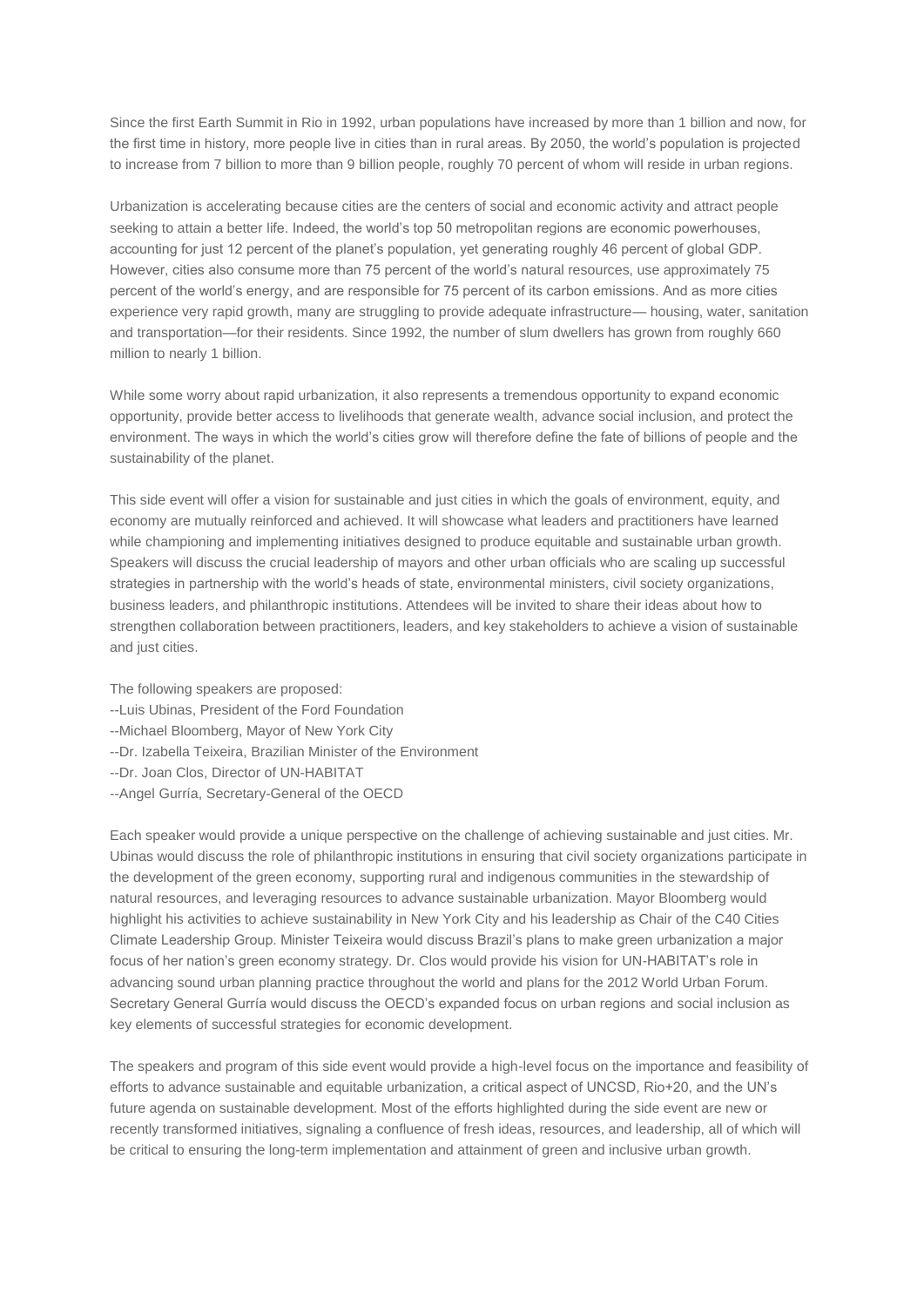Finally, the side event organizers and participants hope that the forum would offer attendees an opportunity to share their ideas about their role in promoting a vision for sustainable and just cities. The discussion would include best practices, commitments, and/or proposals that could be shared with conference negotiators as they prepare for the formal conference sessions. The relationships and partnerships formed at this side event would form the basis for long-term collaboration within the context of the UNCSD's initiatives.

#### **INFORMATION**

- Lead-organizer: *Centre for Low Carbon Futures*
- 13:30 15:00
- Date: 18 Jun 2012
- Room: T-10



## The Economics of Low Carbon Cities

#### **Organizing partners**

The Centre for Low Carbon Futures, the University of Leeds, The Stockholm Environment Institute (York) **Introduction**

Cities currently spend around 10% of their GDP on their annual energy bill. How can this be reduced whilst also enhancing competitiveness and creating employment? What are the most cost and carbon effective options? What is the business case for major investments and how much would they cut the carbon emissions of cities? **Detailed programme**

What is the most effective and efficient way to decarbonise a city? There are hundreds of low carbon options available and, although they present a significant opportunity to reduce energy bills and carbon footprints, there is often a lack of reliable information on their performance. The higher levels of risk and uncertainty that result from this lack of reliable information can be a major barrier to action, making it hard to develop a political, a business or a social case for investment in low carbon options.

In an attempt to address this problem, the cost and carbon effectiveness of a wide range of the low carbon options that could be applied at the city or city region level in households, industry, commerce and transport has been quantified. The scope for deployment, associated investment needs, financial returns and carbon savings, and the implications for the economy and employment were then assessed. This city-scale study considers how a typical city could exploit the wide range of technological and behavioural options that are readily available to reduce its energy bill and carbon footprint most effectively. It considers the cost of reaching different levels of decarbonisation.

Evidence is presented on the economics of decarbonising the domestic, commercial, industrial and transport sectors as well as the city region as a whole.

The study shows that a range of readily available interventions can deliver significant returns on investment; many measures would pay for themselves in a relatively short period of time and generate significant levels of employment and economic growth in the process whilst bringing a range of indirect benefits. The political and business case for very large investments in the low carbon economy is strong but the levels of ambition, investment and activity needed to exploit the available potential are significant. Sustained high investment levels and major new initiatives are needed in the domestic, commercial and industrial sectors. We need to develop new delivery and financial mechanisms that can stimulate and sustain demand for investment in low carbon options to overcome the many potential barriers to change.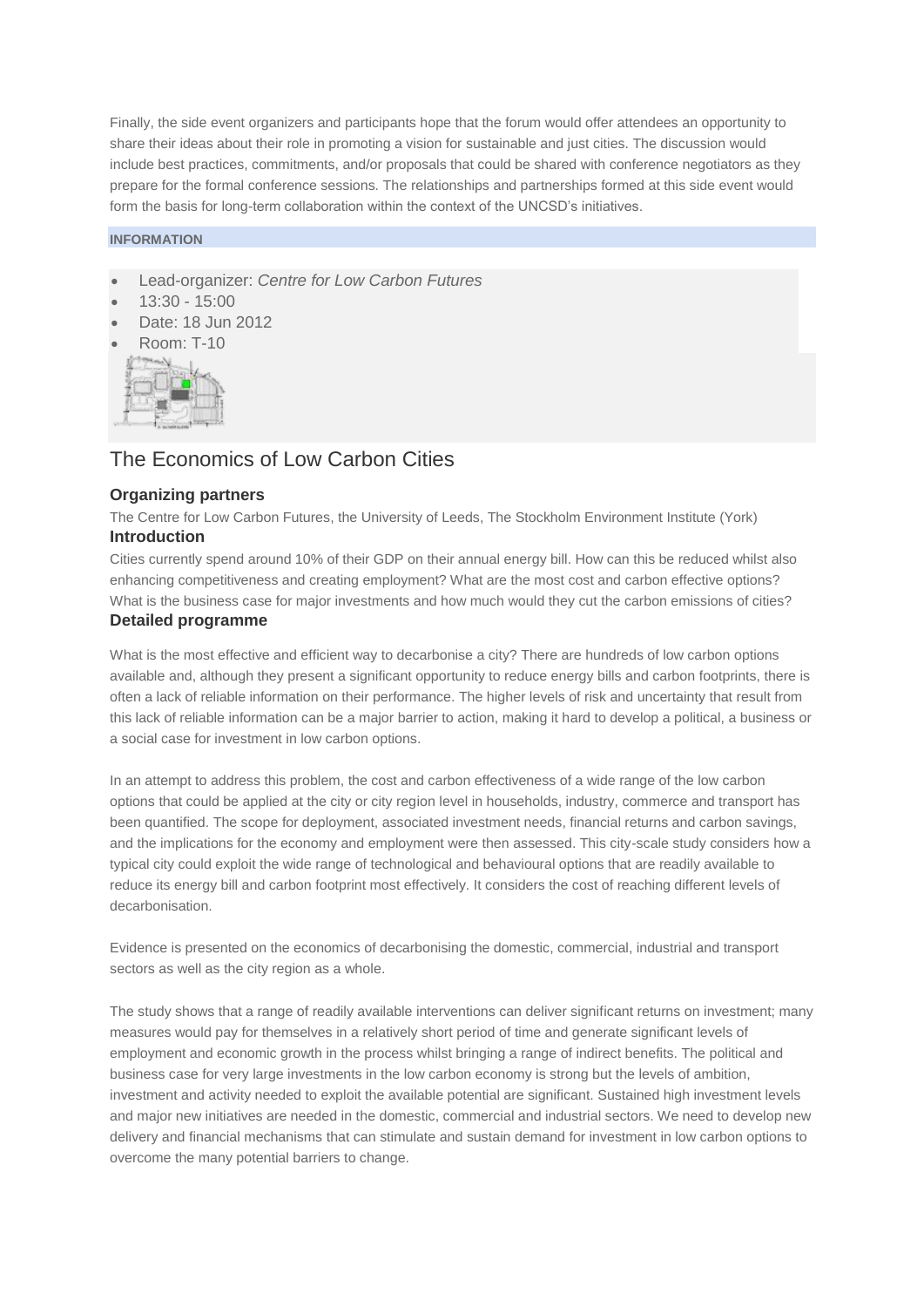#### **INFORMATION**

- Lead-organizer: *World Society for the Protection of Animals (WSPA)*
- 15:30 17:00
- Date: 18 Jun 2012
- Room: T-4



# Food and the City

## **Organizing partners**

Lead organizer: World Society for the Protection of Animals (WSPA)

Supporting partners:

International Partners for Sustainable Agriculture (IPSA) ICLEI - Local Governments for Sustainability International Federation of Organic Farming Movements(IFOAM) World Farmers Organization FAO Food for Cities Initiative -Co-hosting member states Sweden (tbc), Kenya (tbc)

### **Introduction**

Shortly after the world urban population surpassed the world rural population and the food price crisis of 2007-8, the UN Commission on Sustainable Development (CSD17) called for "strong rural-urban linkages and partnerships between countryside and communities, to enhance livelihoods and food security". Food Security and Cities are both priority theme areas of the green economy in the context of sustainable development and poverty eradication.

#### **Detailed programme**

New pressures of urbanization, rural migration, climate change and economic volatility will impact the stability of domestic food supply in all regions, but with special challenges in developing countries. These pressures are reflected to some extent in the negotiations on the outcomes for Rio+20, but concrete measures are being taken in many countries where cities and towns are working to build more diverse food supplies from local, regional and international sources. Specifically, there are emerging innovative practices in areas such as sustainable diets,humane and sustainable livestock production, food waste and loss recovery, water and energy for food security and addressing the livelihoods of the most vulnerable urban and rural populations through improving urban-rural linkages. Speakers will address policy and implementation options from the perspectives of farmers, local authorities, nongovernmental organizations, member states, UN agencies, industry, science and research community.

Speakers:

Mr.Marcio de Araujo Lacerda, Mayor of Belo Horizonte, Brazil Dr. Alexander Muller, Assistant Director General, Natural Resources Management and Environment, FAO Keith Kenny, senior director McDonalds Europe Producervoice in the South (tbc) Constance Neely, World Agroforestry Centre (ICRAF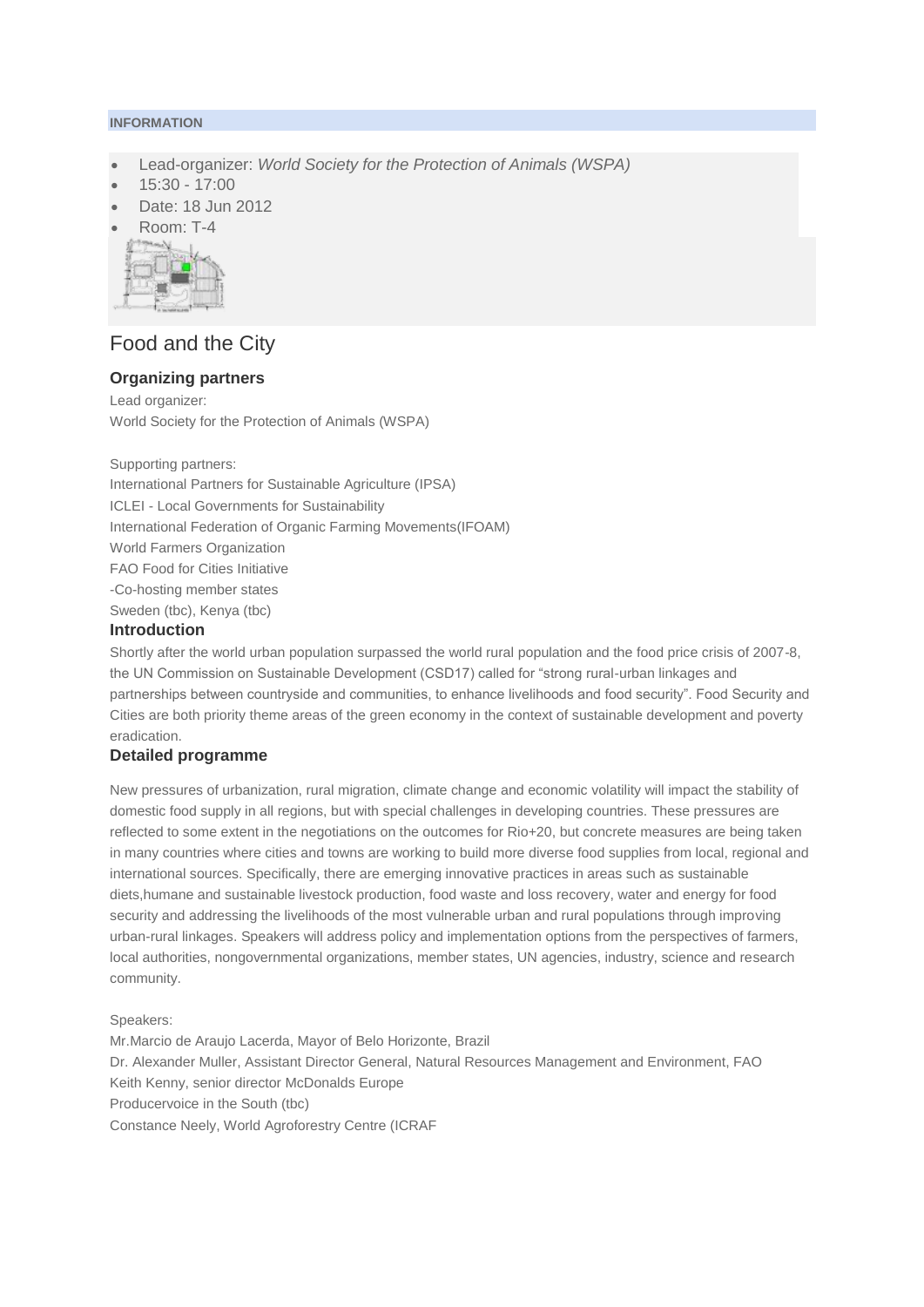#### **INFORMATION**

- Lead-organizer: *Subnational Government of Buenos Aires*
- 19:30 21:00
- Date: 18 Jun 2012
- Room: P3-A



# Subnational Governments. Building a Sustainable Development Strategy

### **Organizing partners**

- Provincial Agency for Sustainable Development (OPDS). Government of the Province of Buenos Aires. Co-organizers

- Network of Regional Governments for Sustainable Development (nrg4sd)

- Federal Council for the Environment - Argentine/Consejo Federal de Medio Ambiente de la República Argentina (COFEMA)

### **Introduction**

The Buenos Aires province is developing public policies on sustainable development based on the subnational level as a member of the Network of Regional Governements for Sustainable Development.

The social, economic and environmental dimensions sublie the design of any measure applied, allowing the synergy between programs.

The aim of the side event proposed is to contribute to the strengthening of a national strategy on sustainable development from the perspective of a local (subnational) government.

In addition, to increase the social awareness, showing the potentiality of the coordinated actions from local and regional governments through the exchange of experiences and capabilities between institutions and decision makers.

The outcomes and inputs relative to the Rio+20 goals are:

To strength the mechanisms of cooperation between local and regional governments.

To contribute to the inclusion of the local aspects on sustainable development in national and international strategies, from a interjurisdictional, interinstitutional and interdisciplinary approach.

## **Detailed programme**

The Province of Buenos Aires is actually developing a subnational government-level strategy in public policies about sustainable development, based on an interjurisdictional, interinstitutional and interdisciplinary approach.

As an enforcing authority in environmental issues at the provincial level, the actions in that strategy must be multidimensional and across all other ministerial jurisdictions in the territory.

Thus, economic, social and environmental dimensions underlie the design of every measure and initiative implemented, allowing the necessary synergy between the programs carried out by the Provincial Agency for Sustainable Development (OPDS) and other jurisdictions of the provincial public sector. Among others, the Ministry of Infrastructure (Program of Renewable Energies), Ministry of Production, Science and Technology (Environmental Education), Ministry of Agricultural Affairs and the Ministry of Social Development.

Besides, the Provincial Agency for Sustainable Development belongs to the Provincial Committee of Emergencies, coordinating actions among the provincial ministries regarding Climate Change, and participates at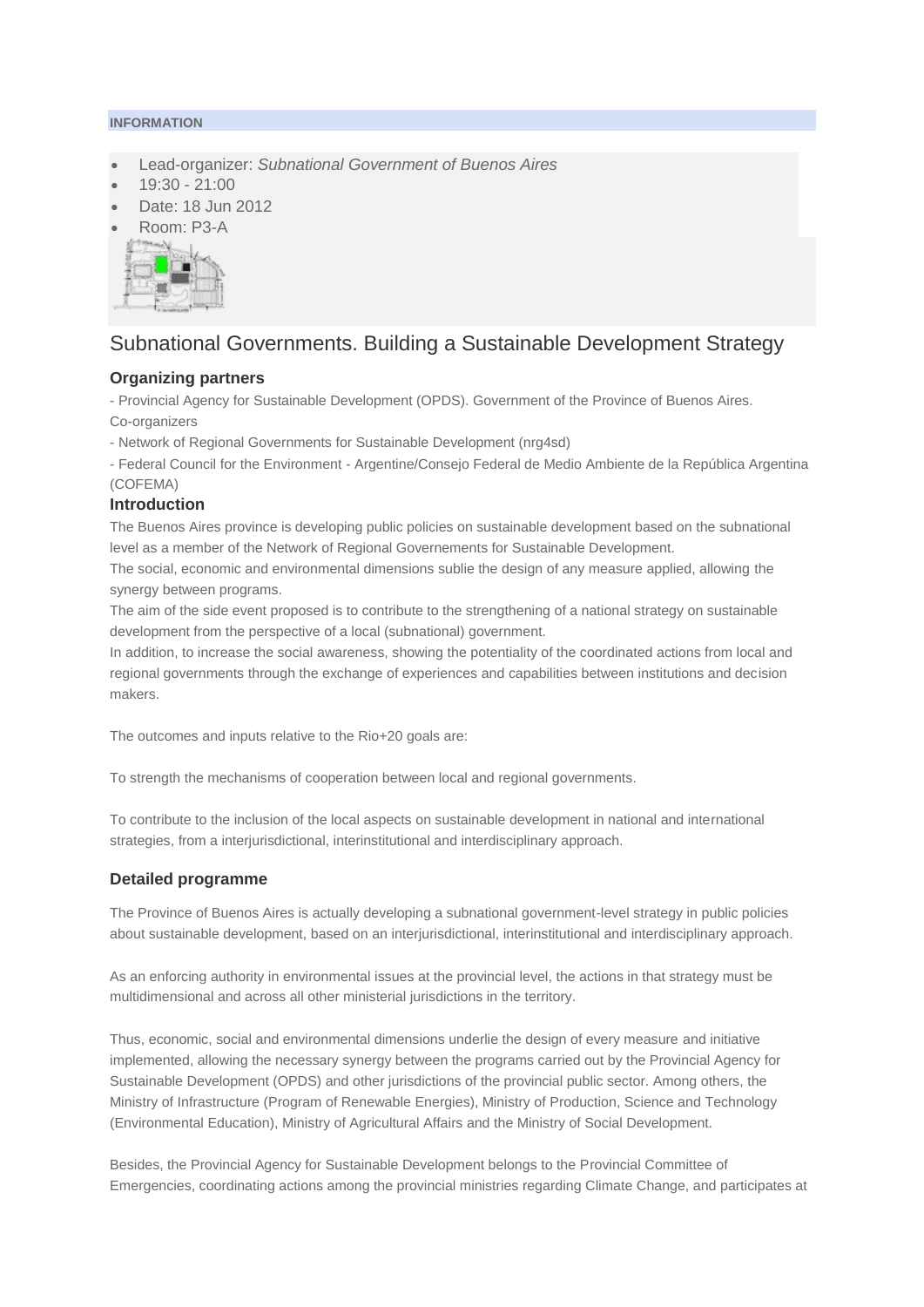national level in the Federal Council for the Environment (COFEMA).

Outside this local framework, the province constantly takes part as an active participant in regional government networks and international institutions and events, such as the various UN Conferences of the Parties (COP), and the Network of Regional Governments for Sustainable Development (nrg4SD), leading the process at national level with initiatives as the Carbon Footprints estimations of provincial exportations and the integration to a Platform of National Technological Liaisons on Environmental Issues.

In this context, the proposed side event aims to contribute, from the point of view of a subnational government, to the strengthening of a national strategy on sustainable development and to create awareness to all the potentiality in the coordinated actions of local and regional governments, based on the active interchange of experiences and capacities between the different institutions and decision makers.

The participation of authorities from the national government will reflect the meaning present in the guidelines directing the sustainable development of a country, as a framework to design and implement subnational public policies.

Speakers from African subnational governments and nrg4SD will talk about international cooperation and integration into network of subnational governments. Speakers.

- Mr. José Molina; Executive Director. Provincial Agency for Sustainable Development; Government of the Province of Buenos Aires.

- Mrs. Silvina Batakis; Minister. Ministry of Economy. Government of the Province of Buenos Aires.

- Mr. Bruno Covas Co-Chair for the South of nrg4SD (Network of Regional Governments for Sustainable Development)

- Mrs. Silvia Merega: Ambassador. General Director of Environmental Affairs. Ministry of Foreign Affairs International Trade and Worship of Argentina.

- Mr. Pablo Suárez; Associate Director of Programs, Red Cross / Red Crescent Climate Centre (confirmation pending).

- Mrs. Mónica Casanovas; Head of the Climate Change Area; Provincial Agency for Sustainable Development; Government of the Province of Buenos Aires.

#### Thematic focus

The selection of the speakers is aligned with the objectives of the province of Buenos Aires as a subnational government, and with the aim of contributing to the results of UNCSD/Rio+20.

Mrs. Mónica Casanovas, responsible of coordinating the speakers, will present the themes and the speakers. The Executive Director from OPDS will mention some of the advances in sustainable development positioning the Province of Buenos Aires at national level.

The Minister of Economy from the Province of Buenos Aires will speak about the financing strategy for provincial sustainable development projects.

The Co-Chair for the South of nrg4SD will talk about development and perspectives of the place subnational governments have in joint initiatives. The thematic axis will be the multilevel governance, the need to secure a territorial dimension as critical component of agreements reached in Rio+20, the acknowledgments of local and regional/subnational governments as governmental participants and their contribution to the Conference through the Rio Declaration.

Ambassador Silvia Merega will address the current measures on sustainable development of the Government of Argentina, stressing those done (and in progress) with the Province of Buenos Aires.

Representatives from African subnational governments will refer to the current and prospective state of the South-South cooperation process, in regards to their subnational governments and the province of Buenos Aires.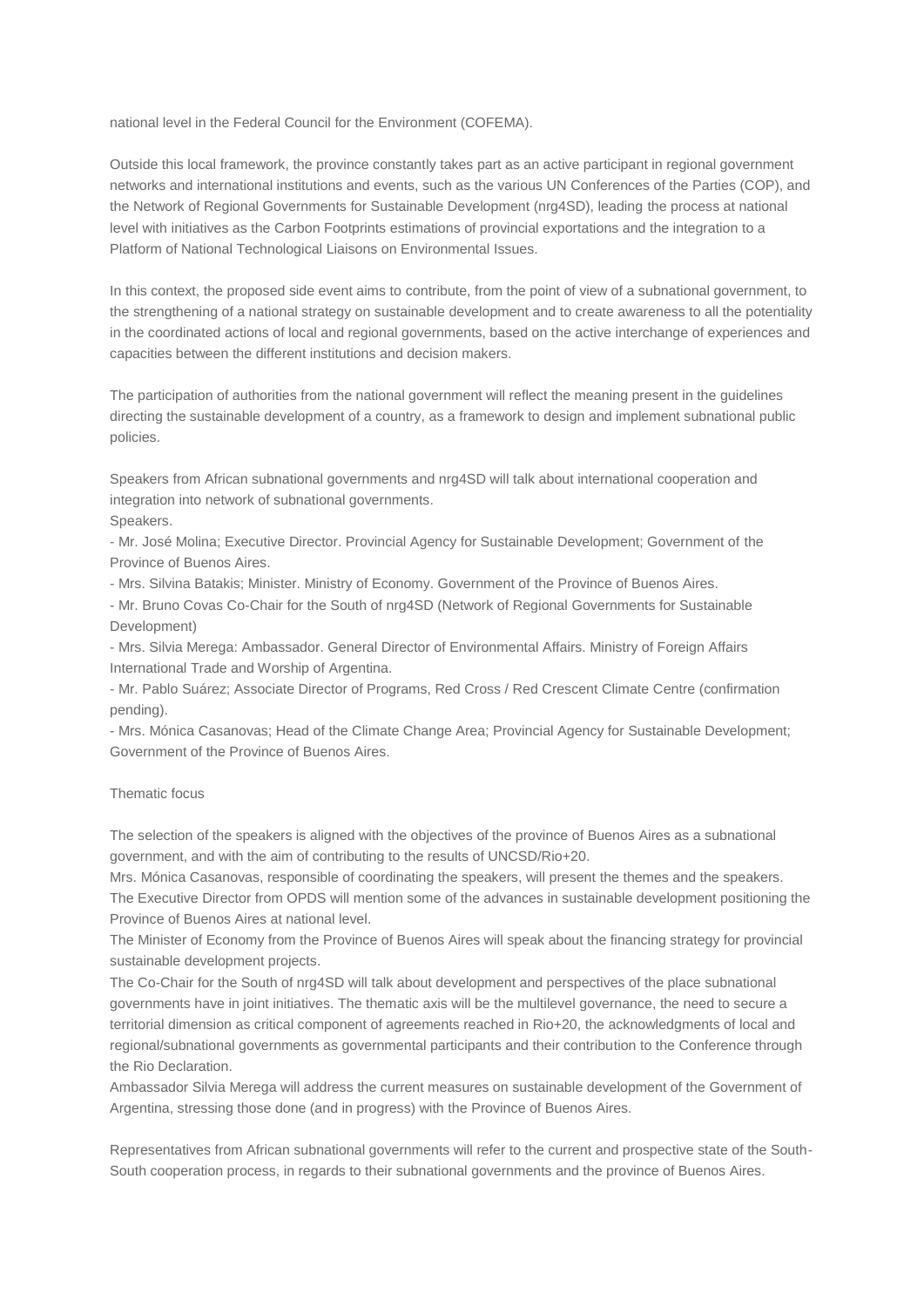Pablo Suárez, representing the Red Cross and Red Crescent, will speak about mitigation and adaptation measures taken in catastrophes or climate-related disasters.

Potential contribution to the outcome of UNCSD/Rio+20.

Strengthening participation and cooperation among subnational governments, and with national governments, as empowering mechanism to design actions and make decisions.

Contribute (as subnational government) to integrate local sustainable development mechanisms into national and international strategies, based on the interchange of experiences.

### **INFORMATION**

- Lead-organizer: *International Solid Waste Association*
- 11:30 13:00
- Date: 19 Jun 2012
- Room: T-4



## Zero Waste Strategies and Actions towards Sustainable Cities

#### **Organizing partners**

Lead Organizer: International Solid Waste Association (ISWA) Co-organizers: IPLA, ISWA, ABRELPE, COMLURB, and UNCRD **Introduction**

About the event:

The rapid increase in volume and diversification of solid waste generated mainly as a result of economic growth, urbanization, industrialization, and unsustainable production and consumption patterns has had a severe impact on the global and local environment, natural resources, public health, local economy, and living conditions, and threatens the attainment of the Millennium Development Goals (MDGs). Sustainable cities attach significant importance to the need for moving towards resource efficient and zero waste society. Zero waste shifts the focus from end-of-pipe solutions and disposal practices, to promote waste minimization and cyclical use of materials in the economy. Zero waste is a long-term vision that ultimately envisages a thriving society that exists within nature's resource constraints and its ability to assimilate waste.

#### **Detailed programme**

Moving towards zero waste is inherently a multi-stakeholder process which calls for partnerships within and between communities, businesses, industries, and all levels of government. With the diversification of waste streams worldwide as well as the growing presence of chemicals and hazardous and toxic elements in the general waste stream, the complexity and daunting nature of waste management challenges therefore require a more extensive collaboration and partnerships among those stakeholders with the central role of local authorities and municipalities. With this background, the International Partnership for Expanding Waste Management Services of Local Authorities (IPLA) was launched on 12 May 2011 at the nineteen session of the United Nations Commission on Sustainable Development (CSD) in New York.

The proposed side event will be the first IPLA meeting in Rio de Janeiro City, Brazil, what makes it an unprecedented event, which in occasion of the Rio +20, will provide the presentations and discussion on the most important issues currently dealt in the solid waste field with a comprehensive and practical view to find out the ways and guidelines at the development of strategies and actions for moving towards low-carbon and zero waste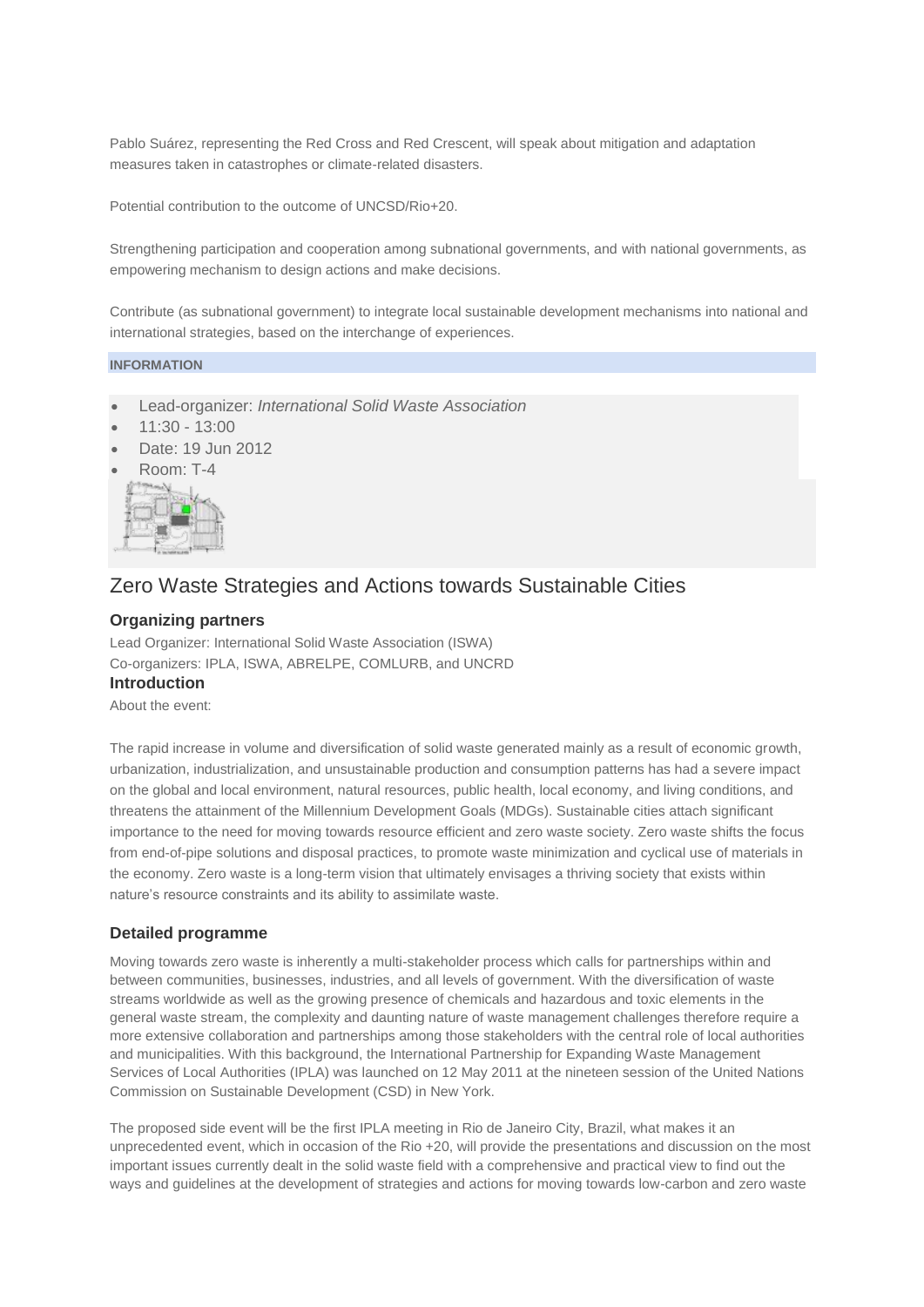#### societies.

The event, which is co-organized by IPLA, ISWA, ABRELPE, COMLURB, and UNCRD will feature lectures given by international resources persons and experts who will address a range of relevant topics fitting this new reality, seeking the improvement of currently implemented systems and the improvement of the adopted practices. For this, the programme will be conducted with the objective of promoting, in the light of national and international experiences, a broad discussion on a range of alternatives for the issue of solid waste management, focusing on measures that effectively promote the low-carbon and zero waste societies, including themes like resource efficiency, 3Rs (reduce, reuse, recycle), and partnerships.

The UN Conference on Sustainable Development (UNCSD) or Rio+20, with themes of 1) a green economy in the context of sustainable development and poverty eradication and 2) the institutional framework for sustainable development, provides an excellent opportunity to discuss the importance of partnerships and the win-win opportunities in the municipal waste management sector as well as their implications in realizing sustainable cities.

Target audience:

- Local Authorities, Mayors, Municipal secretaries and representatives; and
- Authorities and representatives from Regional and Federal governments.

11:30-11:40 Opening Representative from ISWA Ms. Chikako Takase, Director of UNCRD 11:40-11:50 Presentation 1 "Need to mainstream resource efficiency and 3Rs towards sustainable cities" Mr. C.R.C. Mohanty, Environment Programme Coordinator, UNCRD 11:50-12:00 Presentation 2 International Solid Waste Association (ISWA) 12:00-12:10 Presentation 3 Mr. José Henrique Penido, COMLURB, Rio de Janeiro, Brazil (tbc) 12:10-12:20 Presentation 4 "Greening the Waste Sector across the MENA Region" Mr. Anis Ismail, Secretary General, Regional Solid Waste Exchange of Information and Expertise Network (SWEEP-Net), Tunisia 12:20-12:30 Presentation 5 Ministry for the Environment, Nature Conservation and Nuclear Safety, Germany (tbc) 12:30-12:55 Discussion 12:55-13:00 Closing Government of Brazil

#### **INFORMATION**

- Lead-organizer: *Sustainable Development French Committee (Comité 21)*
- 15:30 17:00
- Date: 19 Jun 2012
- Room: P3-6



## Sustainable city, a concrete utopia

## **Organizing partners**

Club France Rio+20 French committee for sustainable development French Environment and Energy Management Agency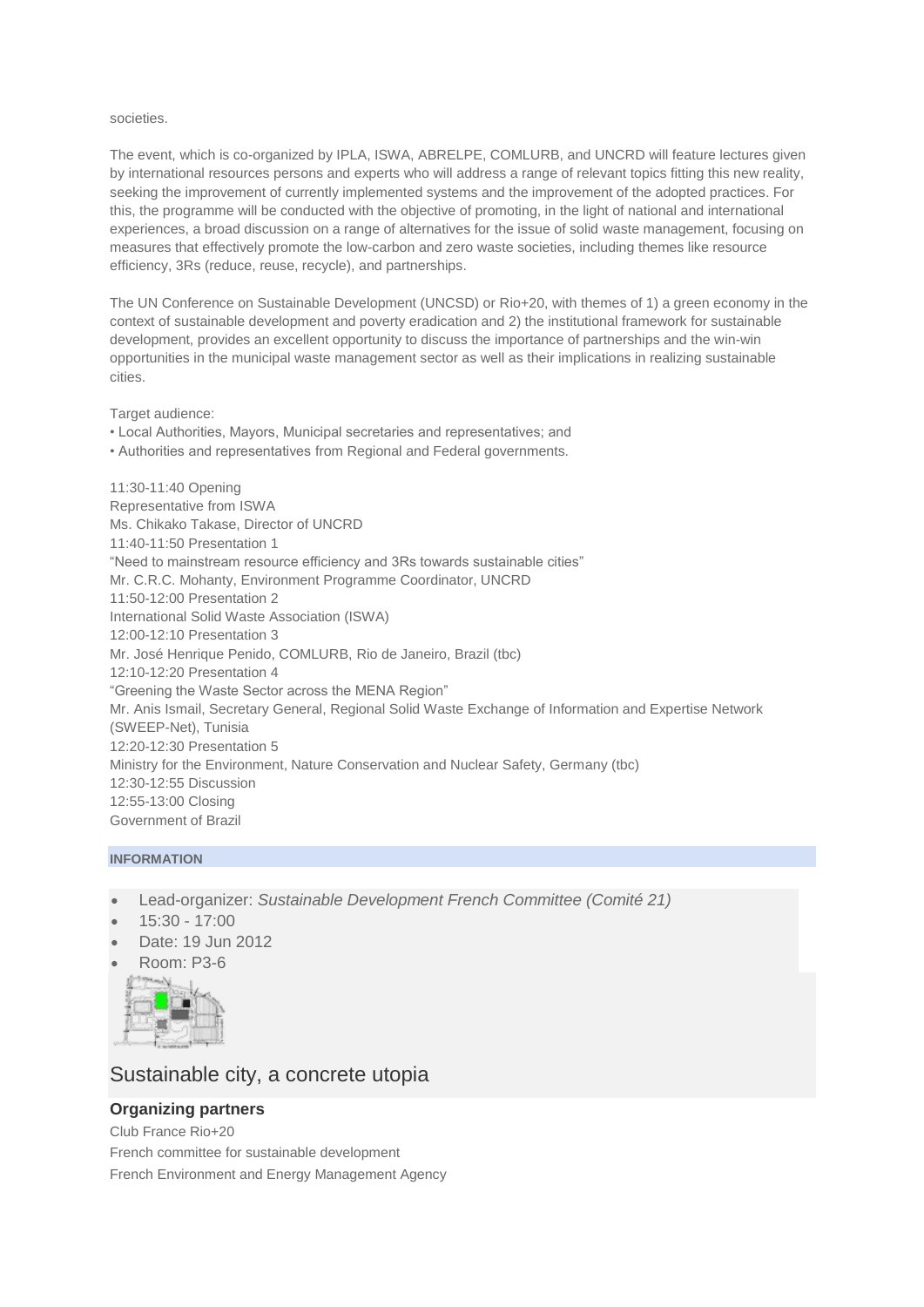## **Introduction**

Sub headlines: How to govern and administrate the cities of tomorrow?

This conference focuses on the challenges that urbanisation pose to environment and the way our cities will be adapting to climate change. Urban organisation will have to be re thought totally. In this respect, the role of different stakeholders is likely to be changing.

The conference will feature elected people, technical experts, enterprises and other organisations. The debate will be followed by the signature of a cooperation agreement between the City of Montpellier and Rio City Council.

The Club France Rio+20 proposes to examine how city stakeholders (local authorities, enterprises, associations) are tackling these new challenges. How to plan a sustainable city, while its concept itself is still to be defined? What are the priorities? How to design projects that conciliate foresight, transversality and global vision? Which tools can be used by developers? How are the responsibilities shared in the process of change?

## **Detailed programme**

Urbanisation is not a recent phenomenon. But some of its features are new, and its scope is unprecedented. Over half of the world's population now lives in cities, and urbanisation will probably affect more than 70% of the world population by 2050.

The environmental and social consequences of urbanisation are well known: urban sprawl, car dependency, greenhouse gas emissions, rising social exclusion, spatial segregation…

All the experts agree: the reduction of these negative impacts requires rethinking the urban territory entirely, without focusing on one activity alone. This requirement should not be seen as a constraint, but rather an addedvalue to the territory. It requires of course the setting of quantitative as well as qualitative targets to the urban policies - that have already been agreed upon at the European level with the Aalborg commitments. These steps should be included in a long term rationale, and their effectiveness regularly evaluated.

The Rio+20 France Club proposes to examine how city stakeholders (local authorities, enterprises, associations) are tackling these new challenges. How to plan a sustainable city, while its concept itself is still to be defined? What are the priorities? How to design projects that conciliate foresight, transversality and global vision? Which tools can be used by developers? How are the responsibilities shared in the process of change?

Speakers:

Debate facilitated by: Gilles Berhault, President of the Comité 21

With the participation of :

Dominique Voynet, Former Minister and Mayor of Montreuil. - Michel Destot, President of the AMGVF (Association of Mayors of Large Cities of France) - Jacques Auxiette, Regional Council President for the Pays de la Loire - Ronan Dantec, Senator - Hélène Mandroux, Mayor of Montpellier - Carlos Alberto Richa, Mayor of Curitiba - Eduardo Paes, Mayor of Rio - Ilmar Reepalu, Mayor of Malmö - Gérard Mestrallet, Chairman of GDF-SUEZ - Jussara Cony, secretary of state for the Environment of Rio grande do Sul - Carlos Fernando Niedersberg, president of FEPAM - François Loos, President of ADEME (French Environment and Energy Management Agency) ¬ - Bettina Laville, director of "Vraiment durable" magazine

#### **INFORMATION**

- Lead-organizer: *United Cities and Local Governments*
- 19:00 21:00
- Date: 19 Jun 2012
- Room: T-3



Urban an subnational territories:key elements of a sustainable future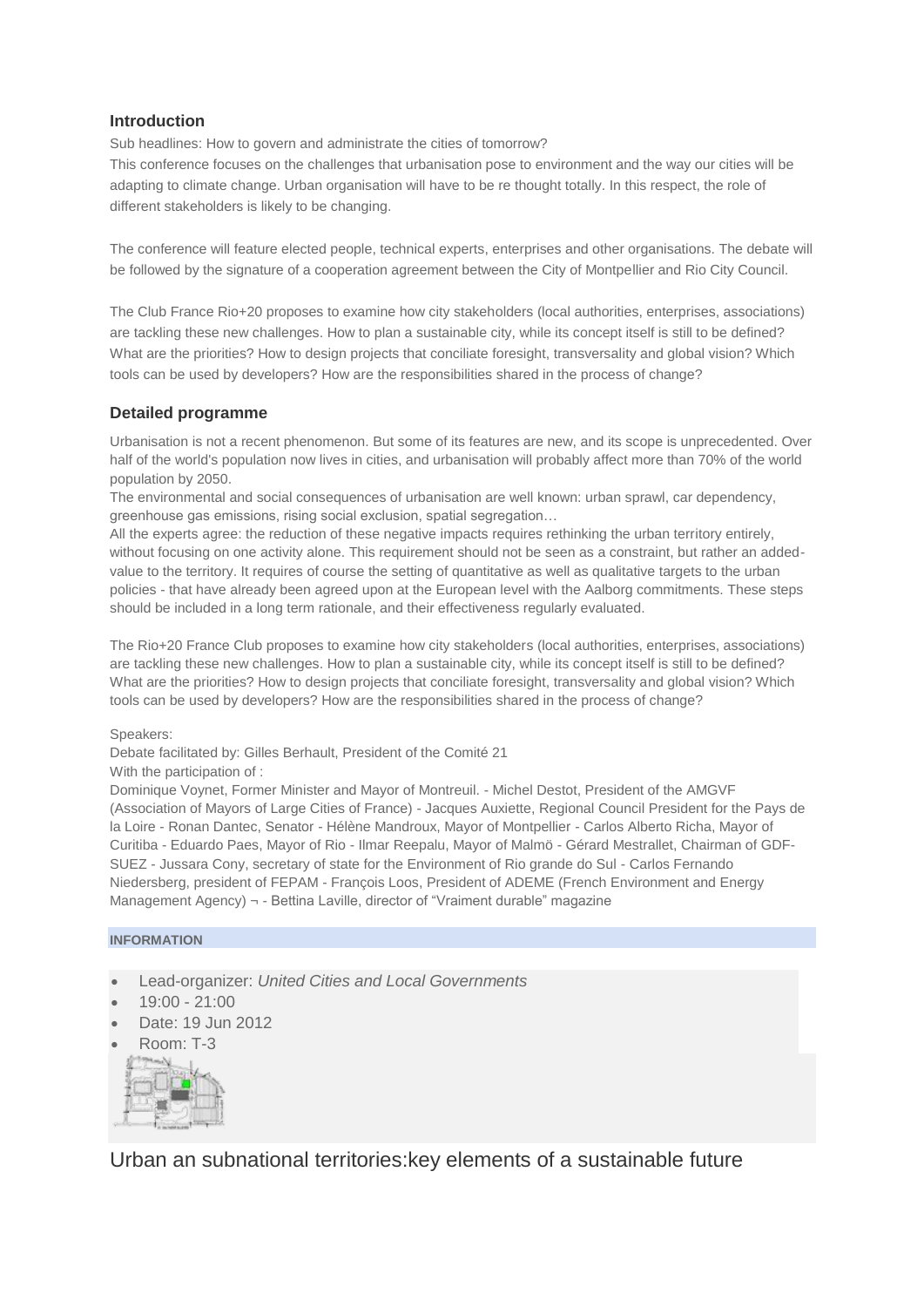## **Organizing partners**

Leading organization: UCLG Organising partners:

- UNDP
- UN Habitat
- Cities Alliance

- Ministry of French Foreign Affairs

## **Introduction**

At a moment where half of humanity lives and works in cities around the world and where previsions expect this proportion to increase to 70% by 2050, the role of urban governance and sub-national levels of governments in the global agenda is becoming increasingly important.

Given the need to go beyond clusters and sectoral approaches, local and subnational authorities are calling for a more human centered debate and for an integrated framework to assessing sustainable development.

Local and regional authorities as the closest level of government to the people can play a pivotal role in bringing all actors together and linking up all levels of governance: local, subnational, national and international to build new models of governance and a more equitable and sustainable development for all. International and national strategies for sustainable development should take into account local realities and trends with the active assistance of local governments.

## **Detailed programme**

Thematic focus

• Cities and Territories, a key issue for globalization and development: territorial approach and regional and local governance for sustainable development

• The cities at the forefront of the fight against poverty: infrastructure, urban services, local economic development

• Contributing to the development of sustainable cities

Speakers (tbc)

- $\neg$  Dr. Joan Clos, Executive Director of UN-Habitat
- Khalifa Sall, Mayor of Dakar, Senegal
- Eduardo Paes, Mayor of Rio de Janeiro, Brazil
- William Cobbett, manager, Cities Alliance (or World Bank)
- $\neg$  Michel Vauzelle, President of region PACA, France

 $\neg$  David Satterthwaite, Senior IIED, member of the intergovernmental panel on climate change and scientific coordinator of GOLD III.

 $-$  Jean-Baptiste Mattei, Director-General for globalisation, development and partnerships, French Ministry of Foreign Affairs

- $\neg$  Suez Environnement, representative
- $\neg$  UNDP, representative

Potential contribution to the outcome of UNCSD/Rio+20

Cities and local and subnational authorities are at the core of sustainable development and will be essential stakeholders of a great number of sustainable development policies and in particular of sustainable development goals.

Sustainable and innovative Cities is a key theme of the Rio+20 process: this side-event will gather experts of divers background, from academic, UN, private sector and local/regional government to share their views and experiences of cities as pioneer of sustainable development policies.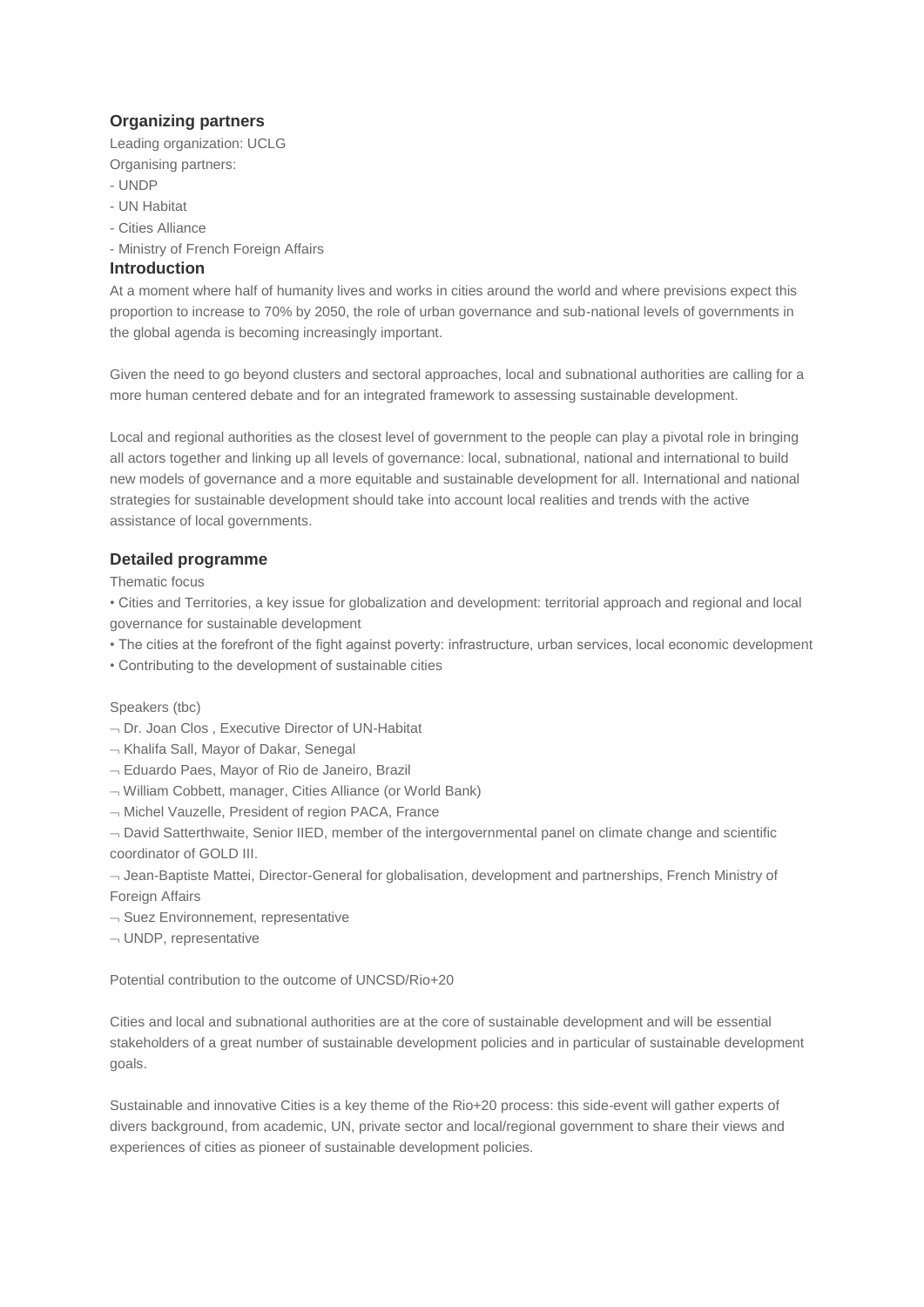Local and subnational governments should be full players in international decision making processes and an integral part of any future mechanism of the international governance of sustainability.

Local and subnational authorities are calling for an integrated framework to assessing sustainable development and in particular regarding the following areas:

• Basic services: cities, local and subnational authorities and their associations are ready and willing to support the definition and implementation of the Sustainable Development Goals (SDG) developed around basic services. Indeed, it is at the local level that many services such as education, health, culture, water, transport, energy and waste collection are provided.

• Social inclusion and equity, including gender equality, to be implemented through strong and accountable local governance.

• Acknowledgement, respect and development of culture as an important pillar of sustainable development.

• Adaptation to climate change, disaster risk reduction and resilience planning will be key for urban areas and at local levels and should be allocated increased attention and resources from local, national and international levels.

We will also consider the links to be established and developed inside of the territories between cities and regions, urban and rural areas, etc… in order to ensure the territorial cohesion of sustainable development policies.

The outcomes of this meeting will aim at providing inputs to:

1. the section on sustainable cities to be included in the outcome document,

2. the urban sustainable development goal

3. and further consideration of the local and subnational authorities in all issues related to local level of governance (access to water and sanitation, access to energy, waste management, transport, education, culture, health…)

## **INFORMATION**

- Lead-organizer: *Ecocity Builders*
- 19:30 21:00
- Date: 19 Jun 2012
- Room: P3-B



# Building Ecocities — Geodesign and Citizen Participation

## **Organizing partners**

Ecocity Builders (Lead Partner), US Department of State, Esri, Mozilla Corporation, Ushahidi, Association of American Geographers

#### **Introduction**

Urbanization has been identified by the United Nations Environment Programme (UNEP) as one of the top environmental issues of the 21st Century. Given the environmental changes associated with Climate Change and the vulnerability of urban areas, urban resilience is a key component of overall sustainability.

Ecocity principles, tied to citizen participation and multidisciplinary sustainable development frameworks and networks, can produce quantifiable benefits to cities and citizens, often reducing or eliminating the need for more expensive urban infrastructure interventions while simultaneously boosting community health and economic resilience. We will demonstrate how the use of next generation web technologies, cloud computing, global information systems and large scale knowledge-bases can increase and amplify efficiency and resilience, as well as boost citizen participation, to conceive a new, more public infrastructure —a robust network of urban interventions with tangible benefits to the health and well-being of every citizen.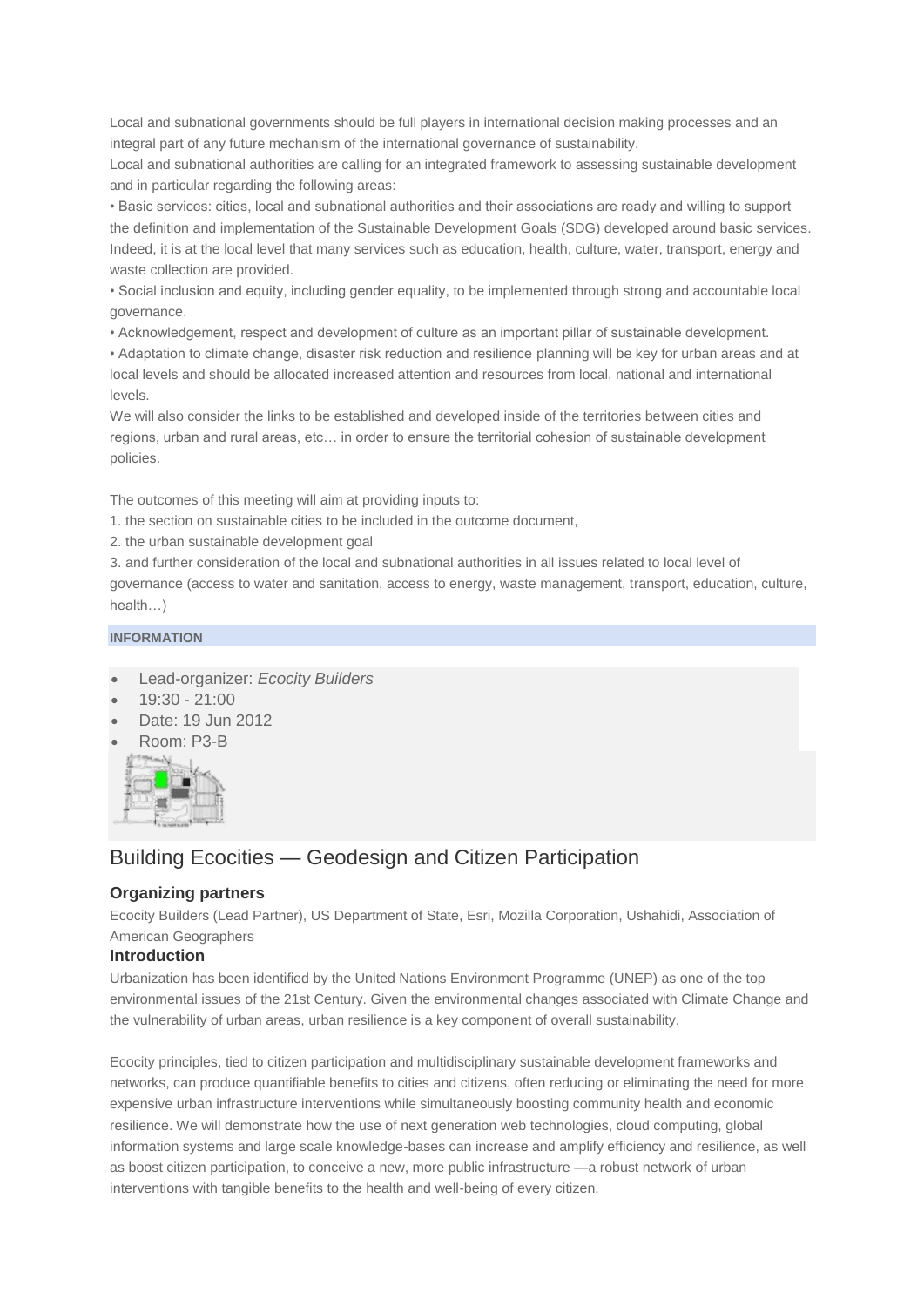## **Detailed programme**

Thematic focus: Boosting Urban Sustainability and Resilience

The pathway taken by urban development over the next few decades will play a crucial role in worldwide greenhouse gas emissions and natural resource depletion that, in turn, will affect the fundamental health and wellbeing of all life on earth.

Cities and human settlements are places of opportunity, focal points, and engines of the economy and culture. Today, more than half of the world's population lives in cities and by 2050 this figure will rise to three-quarters. Cities consume over two-thirds of the world's energy and account for more than 70% of global CO2 emissions, the most prevalent of the greenhouse gases. In addition, cities are particularly vulnerable to climate change as 75% of urban settlements are located in coastal areas that are at risk from sea-level rise.

Meanwhile, the demographic divide—the inequality in the population and health profiles of rich and poor countries—is widening. Two sharply different patterns of population growth, primarily focused within and around cities and human settlements, are evident: slow growth or even decline in most wealthy countries, and continued rapid population growth in the world's poorest countries.

Given these circumstances and trends, urbanization has been identified by the United Nations Environment Programme (UNEP) as one of the top emerging environmental issues of the 21st Century. Ideas about how to combine urbanization and sustainability are therefore of critical importance. Given the environmental changes associated with Climate Change and the vulnerability of urban areas, urban resilience is a key component of overall sustainability.

In order to guide all efforts toward safe, sustainable and healthy human settlements, a framework and tools for increasing and accelerating urban sustainability and resilience that are rigorous while at the same time, flexible and responsive to the diversity of urban conditions and circumstances around the world, are urgently needed.

We will present a universally applicable, locally adaptable, integrated, participatory, verifiable, and transparent approach to sustainable development assessment and planning, in the context of poverty eradication and boosting urban sustainability and resilience.

At Rio+20, prior to this side event, Ecocity Builders and Mozilla will be coordinating an on-the-ground ecocity mapping and community evaluation project with UN Habitat, UN Youth and a favela community. Together, we will conduct an interactive ecocity assessment of the community using Mozilla's new low cost smart phone technology combined with an Esri+Ushahidi web application that will allow more widespread citizen engagement in the sustainable development decision making process.

We plan to bring the fresh results of this collaboration to our side event and use the data collected in the interactive portion of our presentation. Specifically we will give event participants a chance to add to the map and analyze the results with the guidance of a group of experts. Together, we will construct an outline Ecocity Action Plan that addresses several main themes of Rio+20 as applied to this community: greening their economy, eradicating poverty, and boosting sustainability, applying a lens of reducing short lived climate forcers using low cost interventions that also increase community health, livability and gender equity.

The results of the workshop will be posted with the recommended Ecocity Action Plan that has been captured and illustrated using the online Eye on Earth (www.eyeonearth.org) map system created by European Environment Agency, Microsoft, and Esri.

Speakers:

- Dr. Fernando Echavarria, US Department of State (USA)
- Joseph Alcamo, Chief Scientist, UNEP (invited)
- Qiu Boaxing, Vice Minister, Ministry of Housing and Urban-Rural Development (MOHURD), China (invited)(China)
- Konrad Otto Zimmermann, Secretary General, ICLEI (invited)(Germany)
- M Ronan Dantec, Vice President, Nantes Metropole (invited) (France)
- Tong Yen Ho, CEO, Sino-Singapore Tianjin Eco-City Investment and Development Co. Ltd (Singapore)
- Kirstin Miller, Executive Director, Ecocity Builders (United States)
- Dr. Carmelle Terborgh, Team Lead, Federal/Global Affairs, Esri (United States)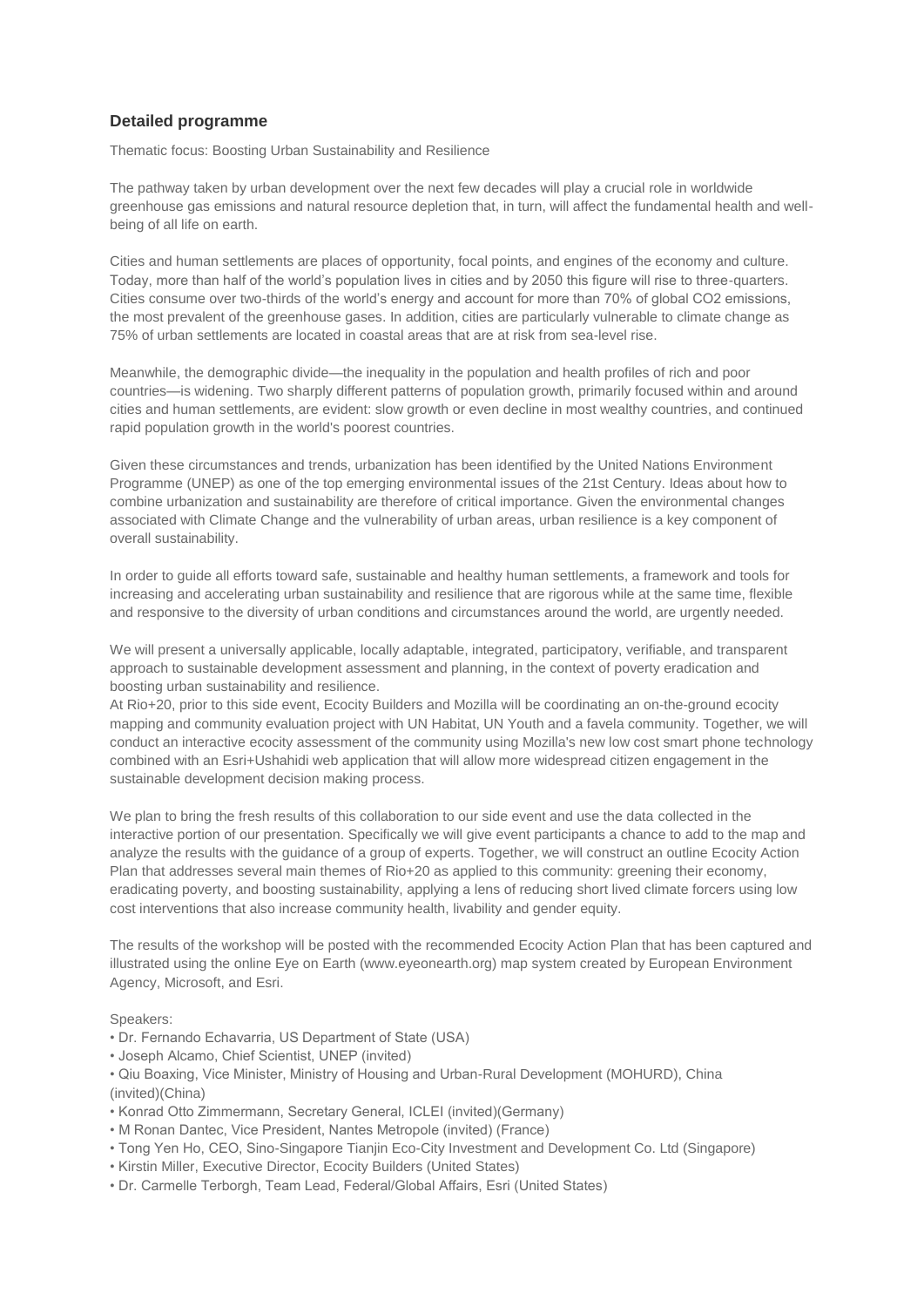- Michael Coates, Director of Infrastructure Security, Mozilla Corporation (United States)
- Daudi Were, Project Director for Africa, Ushahidi (Kenya)
- Rosario Giusti de Perez, President, AT Sistemas (Venezuela)
- Roxanne Cason, President, Cason Family Foundation (United States)
- Nichols de Monchaux, UC Berkeley or Walter Hood, UC Berkeley (United States)
- Dr. Marsha Goldberg, Association of American Geographers (United States)

Potential key contributions to the outcome of UNCSD/Rio+20:

• A universally applicable and locally adaptable framework for boosting urban sustainability and resilience that is grounded in a shared vision for an ecologically-restorative and just human civilization (Ecocity Builders) • A practical methodology and key technologies for assessing and guiding progress towards the goal, that are

clear, transparent and participatory (Ecocity Builders + partners)

• Multilateral support mechanisms to accelerate rapid progress towards implementation (Mozilla, Esri, Ushahidi + partners)

- A pledge to deliver a next generation ecocity model to China (MOHURD)
- A pledge to launch a global Ecocity Network (ICLEI)
- Commitment to encourage ecocity solutions for boosting urban sustainability and resilience (UNEP)

#### **INFORMATION**

- Lead-organizer: *AVSi Foundation*
- 19:30 21:00
- Date: 19 Jun 2012
- Room: P3-E



## The human being: the core of a sustainable city

#### **Organizing partners**

- AVSI Foundation www.avsi.org, (Italian-based international NGO in General Consultative Status with ECOSOC since 1996) – Lead

- Italian Ministry of Foreign Affairs Directorate General for Development Cooperation (DGCS)
- Ministry of Cities of Brazil
- Municipality of Maputo, Mozambique
- Cities Alliance, Washington, DC

- Meeting for Friendship Amongst Peoples www.meetingrimini.org, (Italian CSO mobilizing thousands of volunteers in cultural events and programs; associated with the U.N. Department of Public Information - DPI)

- CDM - Cooperação para o Desenvolvimento e Morada Humana www.cdm.org.br, (Brazilian NGO, working in urban development)

- CESAL, www.cesal.org (Spanish international NGO, working in urban upgrading and housing in Peru and Ecuador)

- EXPO 2015 spa

#### **Introduction**

Education, employment and social inclusion of new generations are recognized as essential components for sustainable cities. The focus on the development of each single person, his/her family and community is key to foster the active protagonism of city dwellers, their associations and institutions, which, along with the private sector, are essential for city planning and development.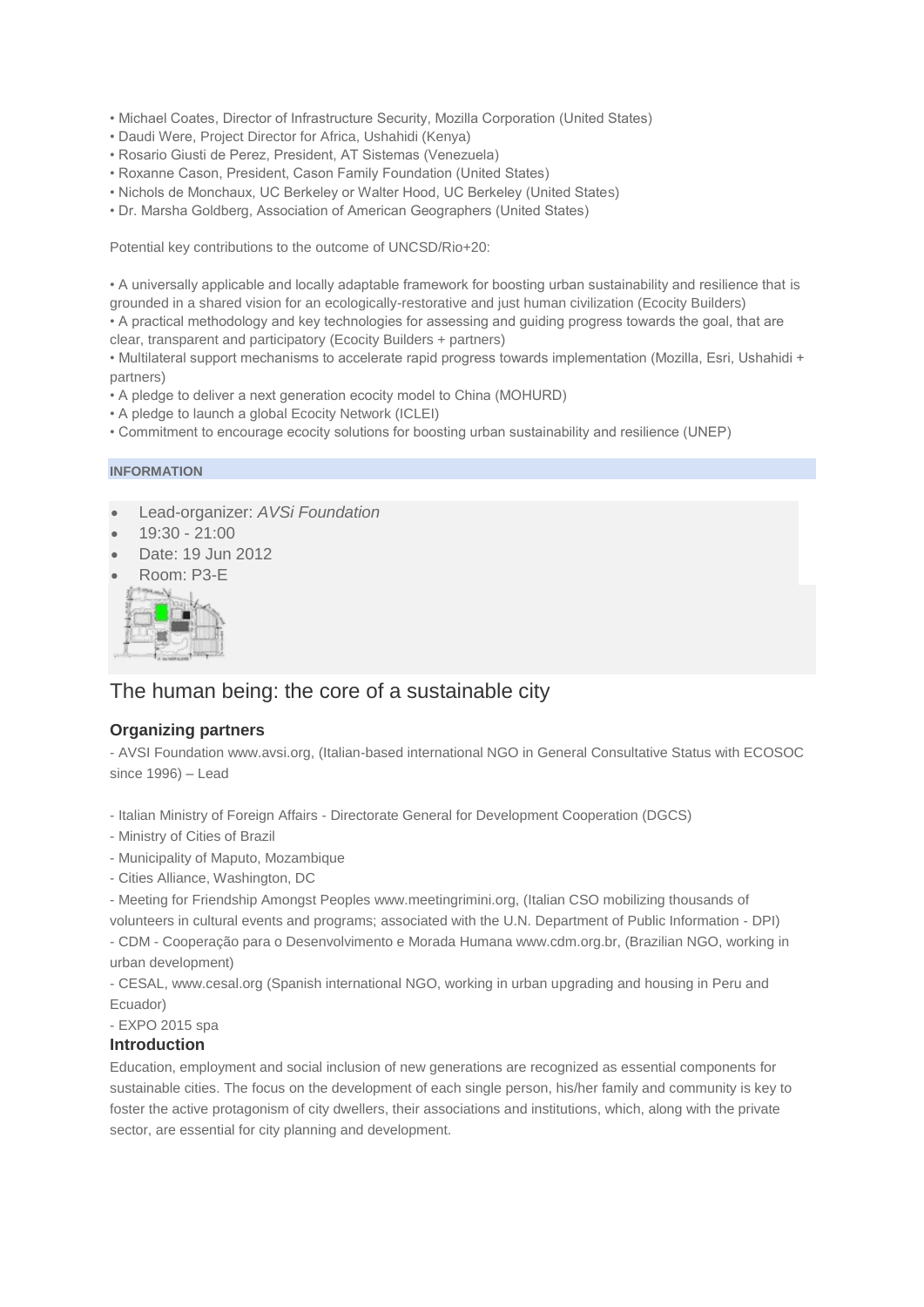These are the main lessons we propose to share at the side-event, derived from the innovative multi-year and multi-stakeholder partnership in an integrated urban development intervention in Brazil involving local and national Governments ( Bahia State , Ministry of Cities), international donors ( Government of Italy, World Bank) , local CSOs and Institutions, international NGOs (AVSI Foundation) and Cities Alliance. The quality of the results and of the partnership has now spurred Brazil, Italy, and Cities Alliance to associate with Mozambique in an urban upgrading project in Maputo, inspired and guided by the Bahia approach.

#### **Detailed programme**

Thematic Focus: a) green economy in the context of sustainable development and poverty eradication; b) key goals: cities and jobs

Speakers: Elisabetta Belloni – Director General International Development, Italian Ministry of Foreign Affairs; William Cobbett – Manager, Cities Alliance (TBD); Alberto Piatti – Secretary General, AVSI Foundation; Milena Nunes, community participant of city upgrading projects in Brazil; David Simango, Mayor of the Municipality of Maputo – Mozambique.

#### Historical Background:

Urban development has been a relevant sector of cooperation between Italy and Brazil since the 1980s which opened to multilateral actors.

In 1994 the Italian Ministry of Foreign Affairs and AVSI were partners of the State of Bahia in implementing the Novos Alagados project in the city of Salvador, with the involvement of the World Bank.

Starting in 2000, AVSI, Italy and Cities Alliance, through the partnership with the Government of Bahia, carried out a progressive scaling up of the Novos Alagados method into a program that reached 135,000 people: the Ribeira Azul project. (See The Story of Alagados http://www.citiesalliance.org/ca/alagados)

In 2005, a new phase with the same partners began in the Program of Technical Assistance to Brazilian Institutions (PAT). With it, the urban upgrading intervention has reached the statewide level (Bahia State). The PAT provided technical assistance under the Ministry of Cities, and now supports the Ministry in the definition of urban policies, including the informal settlements integration.

At present, this methodology is being extended to the trilateral program (Italy-Brazil-Mozambique) started in 2011, which aims to transfer knowledge and expertise on urban development from Bahia to Maputo, with AVSI as the implementing partner under the leadership of the Municipality of Maputo.

#### Content:

This side event will discuss the methodology used in the above projects, focusing on the key points which have proved to be crucial in developing sustainable urban upgrading interventions.

First, the person is at the core of every development project. Cities have to be planned and developed in service of people and their basic needs. Consequently, it is fundamental to start from education, through the improvement of the current educational system as well as the support for "informal" and vocational education initiatives. An inclusive approach to city upgrading has to involve all the resources available, the first of these being all people living in the urban area.

Starting from this assumption, utilities such as water, energy and housing, and education, health care and employment services all have a part to play in developing resilient cities where the citizens, within a continuing multi-faceted and participatory educational path, can design appropriate responses to their needs, and also be engaged in the development process of their cities.

In addition, it is important to recognize that cities are "young". Evidence shows that an increasing portion of the population of metropolitan areas is under the age of 24 (Cities Alliance CIVIS publication January 2012: "Youth: the face of urbanisation"

http://www.citiesalliance.org/ca/sites/citiesalliance.org/files/CIVIS\_January2012.pdf)

In order to face this phenomenon in a sustainable way, it's important to invest in youth employment and vocational training programs and policies. A job has to be looked at not only as a way to earn income, but more importantly as the possibility for each person to express his/her own talents, to mature in his/her awareness and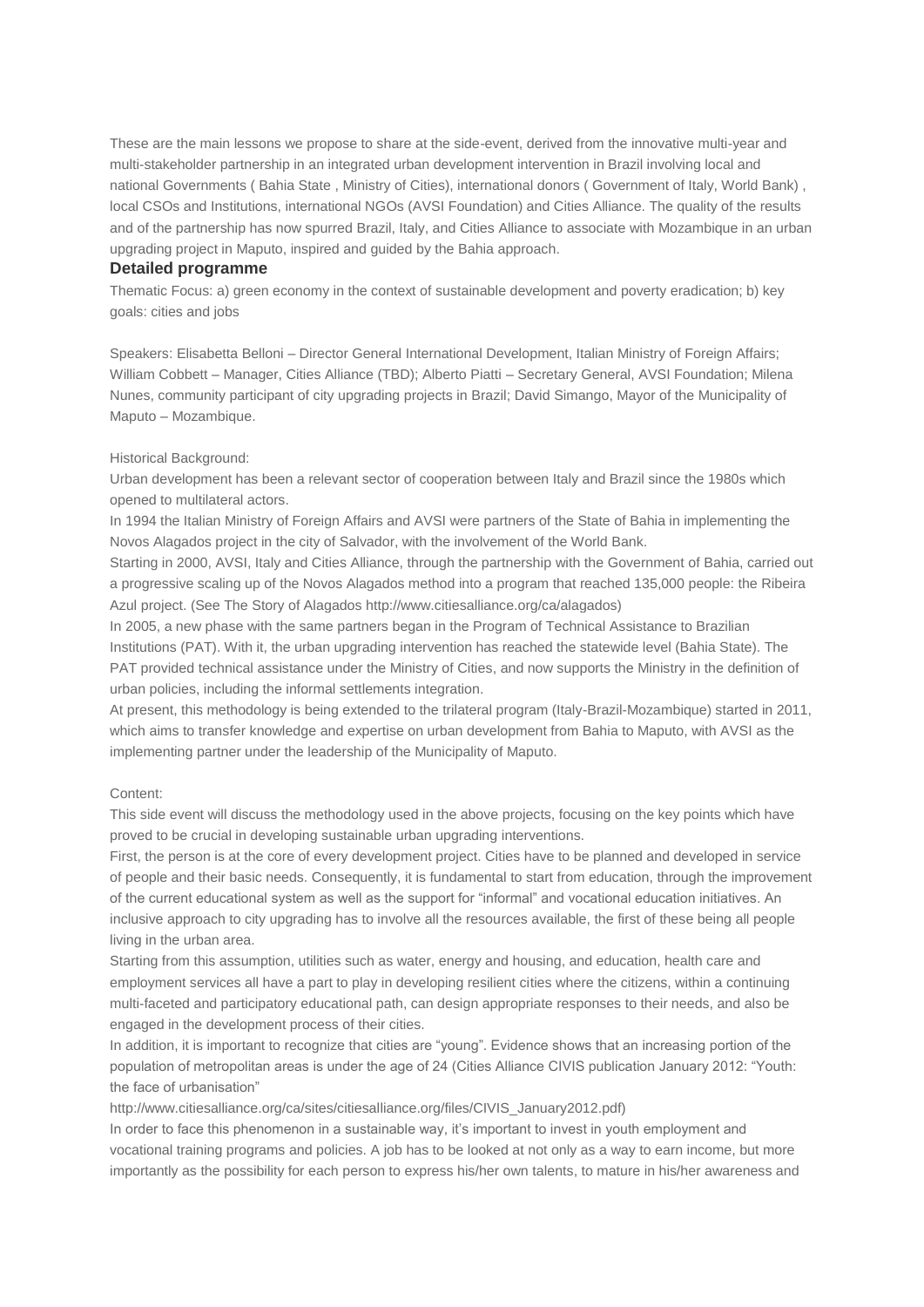take on a key role in shaping the face of the city. Our experience also shows that to achieve this, the partnership among the private sector, community organizations and services, and the public sector is of foremost importance.

Potential contribution of this side event to the outcome of UNCSD/Rio+20:

- Focus on human resources

The person and his/her basic needs is the focal point of every urban planning, urban policy and upgrading project. All the infrastructures related to water & sanitation, energy, transportation and basic social services have to be planned and maintained to respond to people's needs. In a holistic approach on city development, the person has to be regarded within his/her personal relationships, which are mainly the family and the community.

- Role of local communities and institutions

Local communities and social networks are crucial for the sustainability of cities because they are the expression of the tradition and the fabric which ties the city together.

- Youth education and employment

Among the basic services, targeted education and formation should be given priority and should facilitate the transition to work. The mobilization of young people's potential through mentoring toward the discovery of the value of work and of life is the way to achieve sustainable development. The essential role of a multi-stakeholder partnership (private sector, non-profit organizations, and public sector) cannot be emphasized enough.

#### **INFORMATION**

- Lead-organizer: *United Nations International Strategy for Disaster Reduction (UNISDR)*
- 09:00 10:30
- Date: 20 Jun 2012
- Room: T-1



# Resilient Cities - Fostering Local Action for Sustainable Development

## **Organizing partners**

Main Organizer: UNISDR

Organizing partners:

- United Cities and Local Governments (UCLG)
- UN-Habitat
- International Federation of Red Cross and Red Crescent Societies (IFRC)
- ICLEI- Local Government for Sustainability
- IPCC (tbc)

The event is sponsored by the Co-Chairs of the Group of Friends of Disaster Risk Reduction (Governments of Indonesia, Australia, Peru and Norway)

### **Introduction**

Cities are home to half of the world's population and in the coming years, this number is expected to grow by 70%. As engines of economic growth, innovation and job creation, cities play a pivotal role for sustainable development to be realized. Cities have also become one of the main contributors to many environmental problems. Emerging sustainable development challenges such as disaster risks are brought by rapid urbanization, unsustainable development practices and climate change. More than half of the world's largest cities, with populations ranging from 2 to 15 million, are currently located in areas of high risk of seismic activity. Furthermore, almost a billion people live in slums or marginal and informal settlements without access to basic services and they are often in high-risk areas. If not addressed properly and in time, disasters will continue to pose significant threats to people's lives and assets and development actions. It is critical for all stakeholders concerned to bring about a sea change in how we address urban disaster risks.

### **Detailed programme**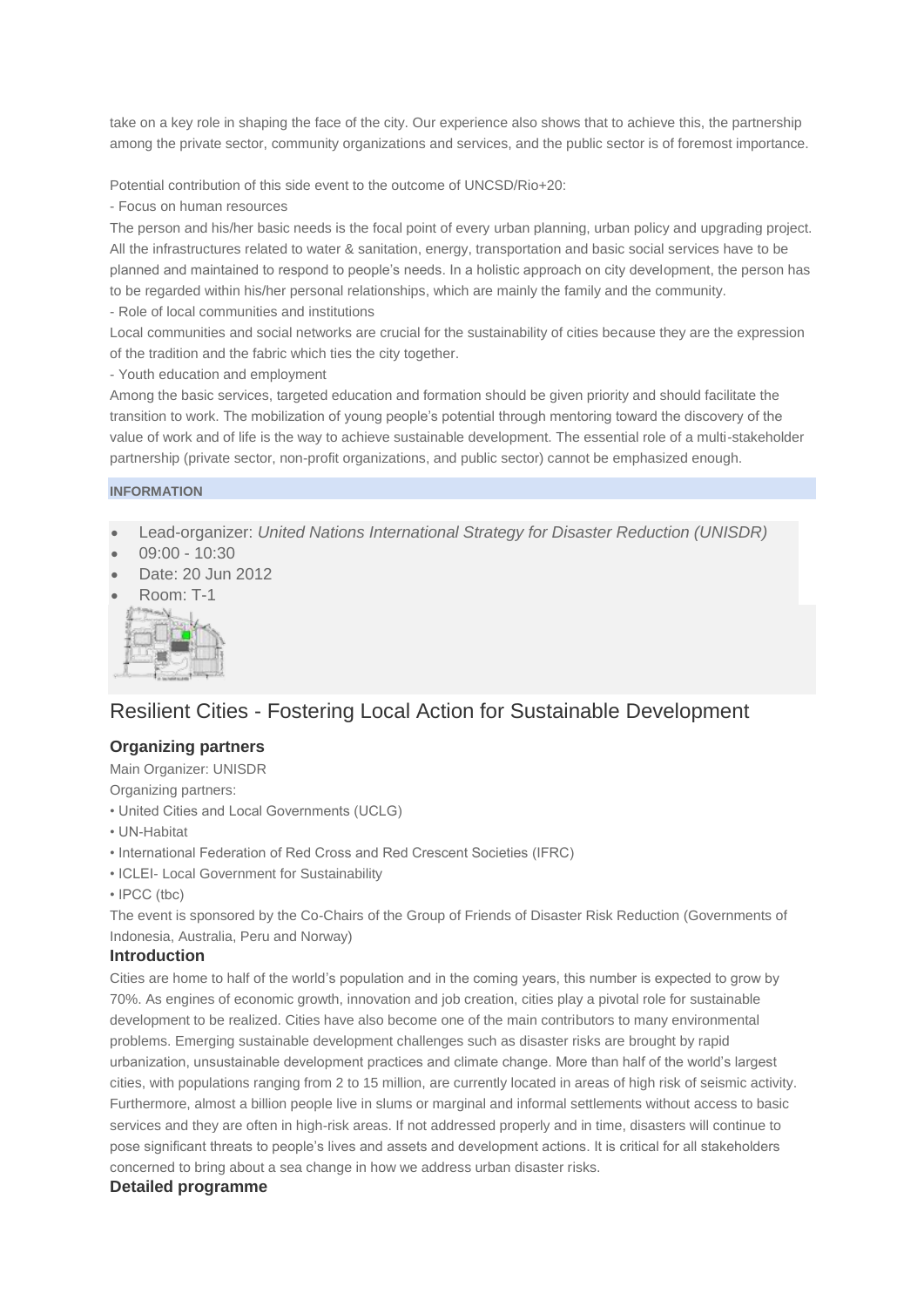Thematic Focus: Recognizing these disaster risk challenges, and that local government capacities and commitments are key to transformative local action, UNISDR and its partners launched a campaign in 2010 -- Making Cities Resilient-- to enhance awareness about the benefits of investing in and building on sustainable urbanization to reduce disaster risks. The campaign is engaging mayors and local governments and building their commitment around a checklist of Ten Essentials for Making Cities Resilient- for local government to work on with local stakeholders. The effort aims at 'localizing' the Hyogo Framework for Action 2005-2015: Building the resilience of nations and communities to disasters adopted by UN member states, with practical applications and innovative partnerships between national and local governments, legislative and budgetary resolve and collaboration with private sector and communities of practice. Early 2012, there are close to 1000 local governments from 80 different countries participating in the campaign. The campaign also brings about tangible results in improving the collaboration between local governments, civil society organizations and various other stakeholders in their efforts to make cities safe and resilient.

As we approach the 2012 Rio+20 Summit, member states and other stakeholders are calling for an ambitious, concise and action-focused outcome. Pragmatic and clear implementation strategies are needed to address the implementation gaps and emerging challenges such as disaster risk reduction for sustainable development. The Ten Essentials for Making Cities Resilient can be developed as indicators to monitor commitments and goals that are focused on promoting sustainable cities and reducing disaster risk and improving disaster resilience from local to national and global scale. The checklist, as a self assessment tool, is flexible to local conditions, so it could be easily adopted by both national and local governments.

To showcase the significance and applicability of this approach to sustainable development, UNISDR together with ICLEI, UCLG, UN-Habitat and IFRC will host a dialogue to present existing disaster risk reduction initiatives led by local governments based on the Ten Essentials for Making Cities Resilient. The dialogue will seek to highlight the economic, social and environmental benefits of disaster reduction measures and share practical implementation strategies.

Contribution to the outcome and follow up to Rio+20: The dialogue will also serve as platform to discuss further the applicability of the checklist of "10 essentials" as a contribution to advance the implementation and monitoring of actions, particularly in the area of sustainable cities and disaster risk reduction, as part of the outcome of Rio+20. Furthermore, the event is expected to strengthen the commitment and increase awareness of different stakeholders to support the initiative of making cities safe and resilient for sustainable development. One concrete outcome of the event will be launching of an interactive web-resource of good practices to facilitate further replication among cities around the world.

Format of the event and Speakers: This event will feature high level speakers including Mayors (Quito, Mexico, Portmore, tbc), Heads of States (Indonesia and Peru, tbc), Parliamentarians (Bangladesh), local government actors, National Red Cross, and private sector. Each speaker will have 10 min for introductory remarks, after which the moderator will engage participants in an interactive discussion with the panelists. The event will be moderated by Ms. Margareta Wahlstrom, Special Representative of the Secretary-General of the United Nations

#### **INFORMATION**

- Lead-organizer: *Asian Development Bank (ADB)*
- 11:00 12:30
- Date: 20 Jun 2012
- Room: T-8



The Urban Games: A Competition to Promote Green Cities

**Organizing partners** Asian Development Bank **Introduction**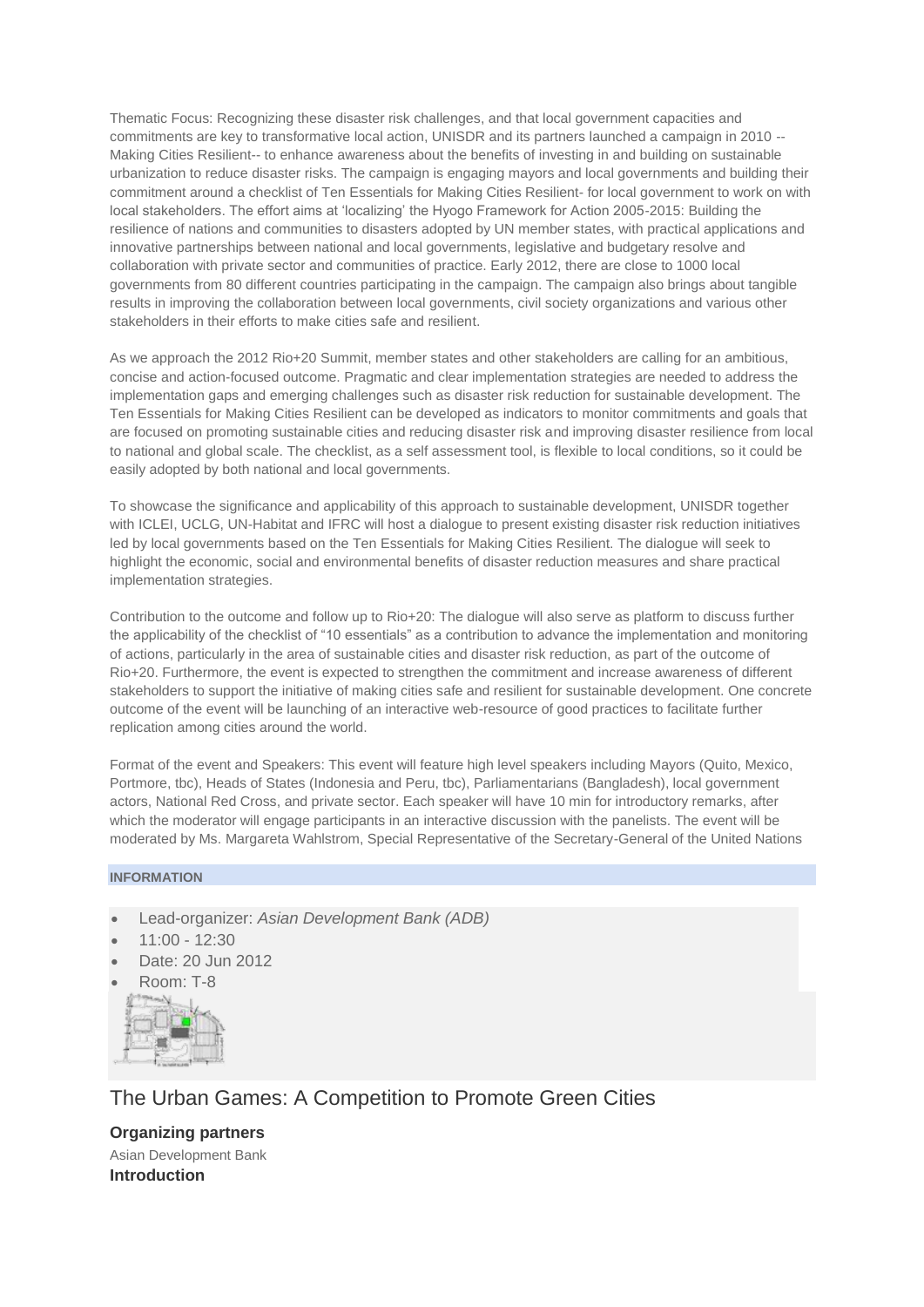This side event will feature a interactive competition on urban environmental issues. The host of these "The Urban Games" will provide a series of challenging questions to the 6-8 participating mayors and governors. Throughout the "contest," the competitors will share their experience and in-depth knowledge on how they are promoting environmentally-sustainable urban development in their cities. The discussion will showcase how local decision makers in the developing world can harness existing knowledge, financial resources and technologies to develop "green cities." The main target audience is various stakeholders (e.g. policymakers at the national and local levels, staff of donor agencies, NGOs) that support the formulation and implementation of sustainable urban policies, programs and projects.

#### **Detailed programme**

If urban areas in the developing world continue to grow unsustainably, their environmental impact could be catastrophic. Cities occupy only 2% of the world's land but consume 75% of the planet's resources and generate a similar percentage of waste, including air pollution, solid waste, and toxic effluents. Activities within cities, as well as activities in rural areas to service cities, generate about 75% of economic product and produce nearly 80% of greenhouse gases (GHGs). Urban expansion and the associated destruction of forests and vegetation also have a strong effect on the climate.

Future cities will have to be significantly more environmentally friendly if they are to become more sustainable. Cities can, and should, become better places for everyone to live, with more green spaces and less air and water pollution. The global environment must also be protected by encouraging lower emissions of GHGs.

"Green cities" are those in which actions are taken to improve the environment in a deliberate and comprehensive way, with significant impacts felt not only within city boundaries, but also on a regional and even global scale. Achieving this vision will require maintaining economic growth and improving living standards, while addressing environmental sustainability, climate change, and environmental damage resulting from urban production, consumption, and waste generation.

This side event will highlight the importance of green cities by featuring mayors and governors from around the world who are taking action to make their cities more environmentally sustainable. Through a competition dubbed the "Urban Games," the contestants will engage in a friendly competition and discussion to raise the awareness of participating persons and organizations on the important role of green cities in realizing a green economy, the type of urban investments required to make urban development more environmentally sustainable, and various measures that cities must take to become greener, including options for financing different types of investments.

The Games will be broken up into three sections, with each section featuring a number of questions provided by the Host that will provoke a discussion among the contestants.

Part 1: Cities and the Green Economy. This part will stress the important role of cities in determining the economic, social, and environmental sustainability of a country and region, and even on a global level. It will further stress the opportunities that exist for cities to take a lead role in greening of economies, as incubators of innovation. While stressing that there is no "one-size-fits-all" model, this part will also provide an overview of some common issues (e.g. spatial structure, transport, housing, urban services, and technological changes) that must be taken into account in developing green cities.

Part 2: Green City Investments. This part will introduce six key elements of green city investments, as follows: • Low-Carbon Transport – providing efficient public transport, encouraging zero-emission vehicles and bicycles, and limiting the use of private cars in city centers;

• Infrastructure for Green Industry – making industrial processes more energy and resource efficient, turning waste or byproducts from one enterprise into the resource or input for another;

• Energy-Efficient Buildings – promoting less energy use (e.g. through using insulation and adopting existing ecofriendly devices and practices) to make buildings largely self-sufficient;

• City Greening – creating compact "cool" communities with natural amenities (e.g. parks, green roofs, water bodies) that offer alternatives to urban sprawl and its consequences;

• Green, Resilient Infrastructure – introducing technical innovations in infrastructure (e.g. smart grids, distributed power, energy-savings lights, automatic switching for street lighting) and improving management and operation; and

• Intelligent Systems – using information and communication technologies as the backbone of a green city in order to improve information and service delivery and provide synergies among the above investments.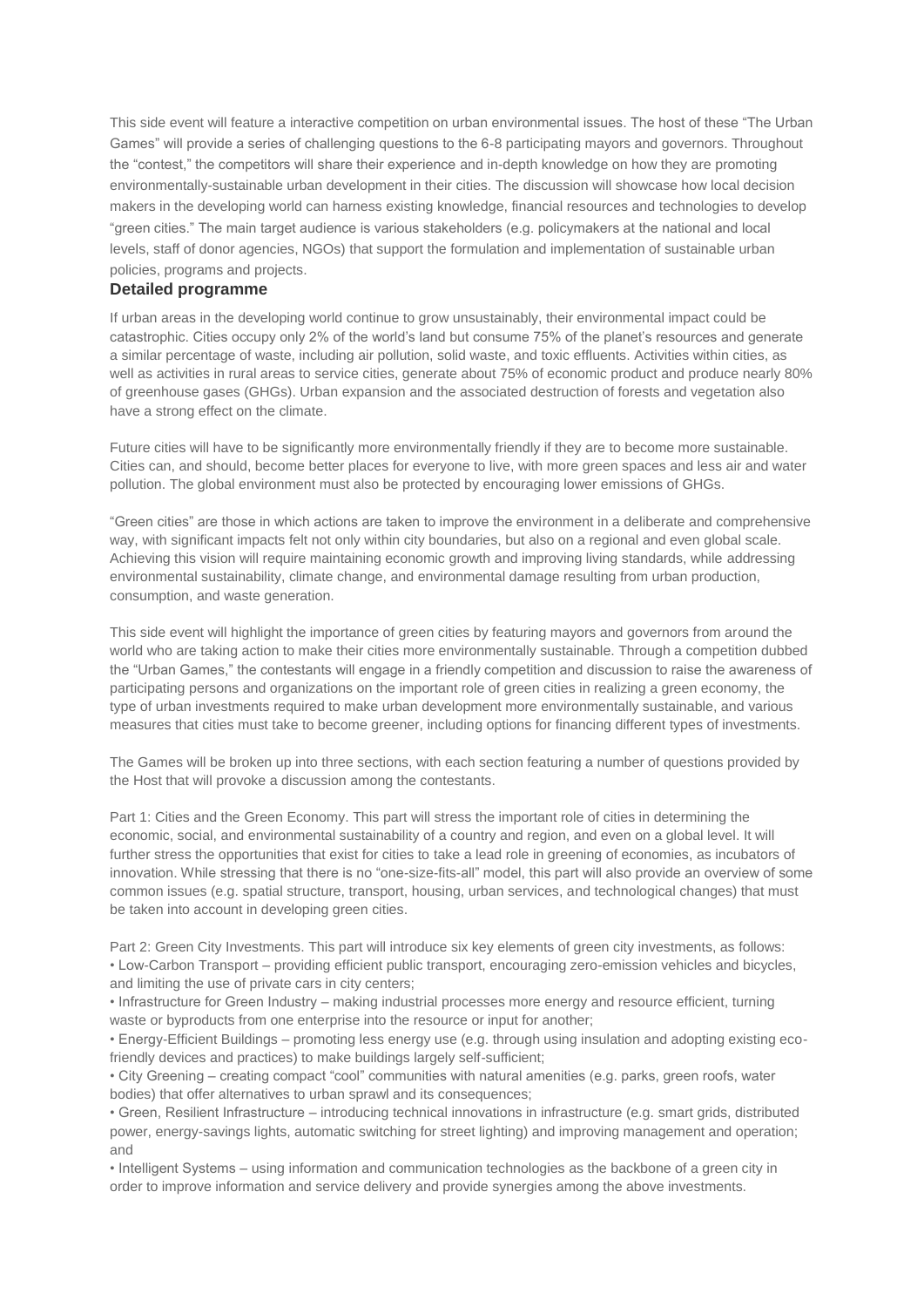Part 3: Financing Sustainable Cities. The last part will cover how cities can finance sustainable services through a mix of different elements, including maximizing existing revenue sources and locating potential new ones, leveraging additional resources from the private sector, and accessing international and local funding to support the development of green investments.

To offer a potential contribution to the outcome of Rio+20, the event will also promote the idea of a South-South Sustainable Cities (S3C) Forum. Such a Forum could help foster dialogue among public and private sponsors of environmental infrastructure projects and project financiers. The focus would be on sharing best practice in project development, project structuring and financing, and bringing together project sponsors and financiers, all in the context of greater south-south collaboration.

#### **INFORMATION**

- Lead-organizer: *Israel*
- 17:00 18:30
- Date: 20 Jun 2012
- Room: P3-B



# Sharing and Partnering in Urban Water Solutions

#### **Organizing partners**

Ministry of Industry, Trade and Labor, State of Israel

## **Introduction**

The side event is based on Israel's long experience in the water arena and especially in the field of Urban Water Solutions.

Urban water will be critical for global development in the 21st century. Half of the world's population already lives in cities. Urban water infrastructure is decaying and will need to be replaced. Existing systems lack the sophistication and integration with data that the latest technology can offer.

Israel has long played a major role in creating smart urban water systems for both developed and developing countries. Israel is actively cooperating with developing countries to ensure safe and accessible urban water. For example, we have a bilateral agreement with India's Ministry of Urban Development on water issues and with SABESP in Brazil to name a few.

#### **Detailed programme**

The side event will address:

• Water loss monitoring and prevention systems – Water loss plagues water delivery systems worldwide. Even in the capitals of developed countries, water loss can reach 30%. In developing countries, the loss numbers rise to 60% and higher. Finding ways to mitigate water loss, especially in light of water shortages and the massive energy invested to purify it, is critical. The panel's experts will discuss methods for reducing water loss in developed and developing countries, potentially reaching as little as 10% as is the case in Israel today.

• Water management – The water loss discussion has given rise to the understanding that water systems require a holistic approach. A systems approach to water infrastructure integrates the pipes and valves with real-time monitoring and advanced statistical analysis, giving water utilities the power to manage the entire network effectively and efficiently.

• Water supply – As water scarcity increases, countries need to think creatively about developing new sources of water and integrating their supply. The Israeli case can be instructive. Israel depends on aquifers, natural reservoirs, treated wastewater and desalination for its supply. The transition to multiple and varied sources has required massive infrastructure investment, and serious thought on the appropriate way to balance multiple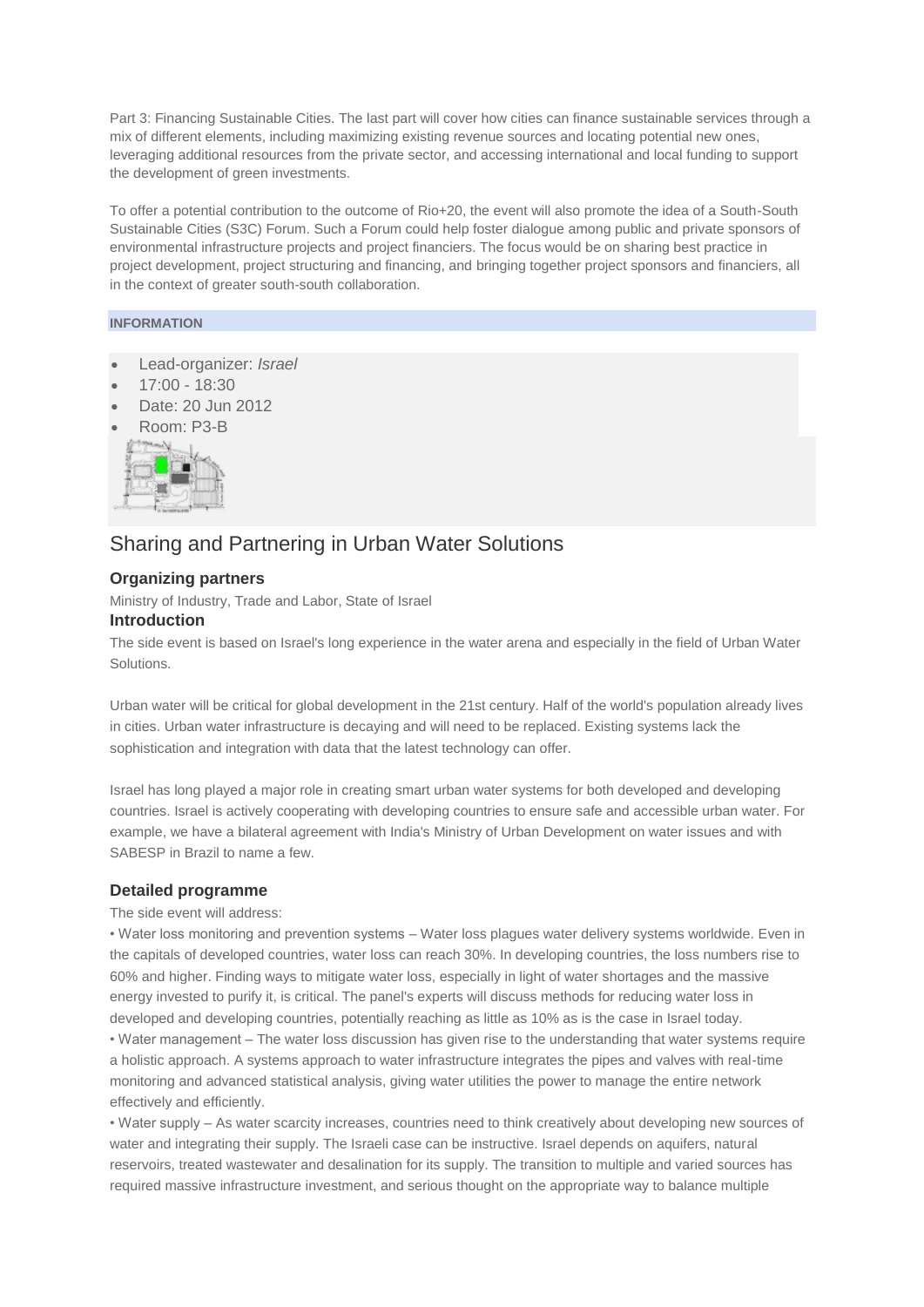sources while still providing safe and clean drinking water to citizens.

• Water quality – Providing safe and clean water to citizens requires constant attention and investment, especially when there are multiple sources in the network. The panel will address the management of a distributed monitoring and purification system.

• Wastewater treatment – Industrial and municipal sewage poses serious health and environmental hazards in developing countries. However, with creative solutions, this water can be treated to drinking quality as another source of water.

• Wastewater reuse – Israel has pioneered the reuse of wastewater, turning it from an unwanted byproduct to a valuable asset. The panel will discuss the methods and techniques, many of them available to developing countries, to recover wastewater and use it again for agricultural irrigation.

Speakers:

- Gilad Ardan- Minister of environmental protection
- Oded Distel, Director of Israel NewTech
- Miki Zayda, Israel National Water Authority
- Rafi Ifergan, CTO, Mekorot, Israel's National Water Company
- Representative of SABESP, the Sao Paolo water utility

#### **INFORMATION**

- Lead-organizer: *International Organization for Migration (IOM)*
- 17:00 18:30
- Date: 20 Jun 2012
- Room: T-6



# Vulnerability of urban migrants: Challenges and responses

## **Organizing partners**

IOM UNHCR UNISDR (tbc)

## **Introduction**

Increasing numbers of migrants, including refugees and internally displaced persons, move into cities in search of the opportunities cities provide. Cities offer more livelihood options and security for those fleeing crises areas. Recent research has described how intense weather events, sea level rise and accelerated environmental degradation exacerbated by climate change act as a major driver of migration, including displacement. Populations under environmental or climate-induced stress, or affected by natural disasters or conflicts, are prone to gravitate to urban areas, where they often face multi-dimensional vulnerabilities which too frequently are chronic and recurrent. Additionally, this increase in urban population risks putting further strains on limited resources, weak infrastructure and fragile ecosystems, particularly for many of the world's largest cities located in low lying coastal regions.

The side event, in the form of a panel-led discussion, will elaborate upon key issues at stake and launch a number of concrete initiatives and voluntary contributions to the implementation of the post-Rio+20 sustainable development agenda.

#### **Detailed programme**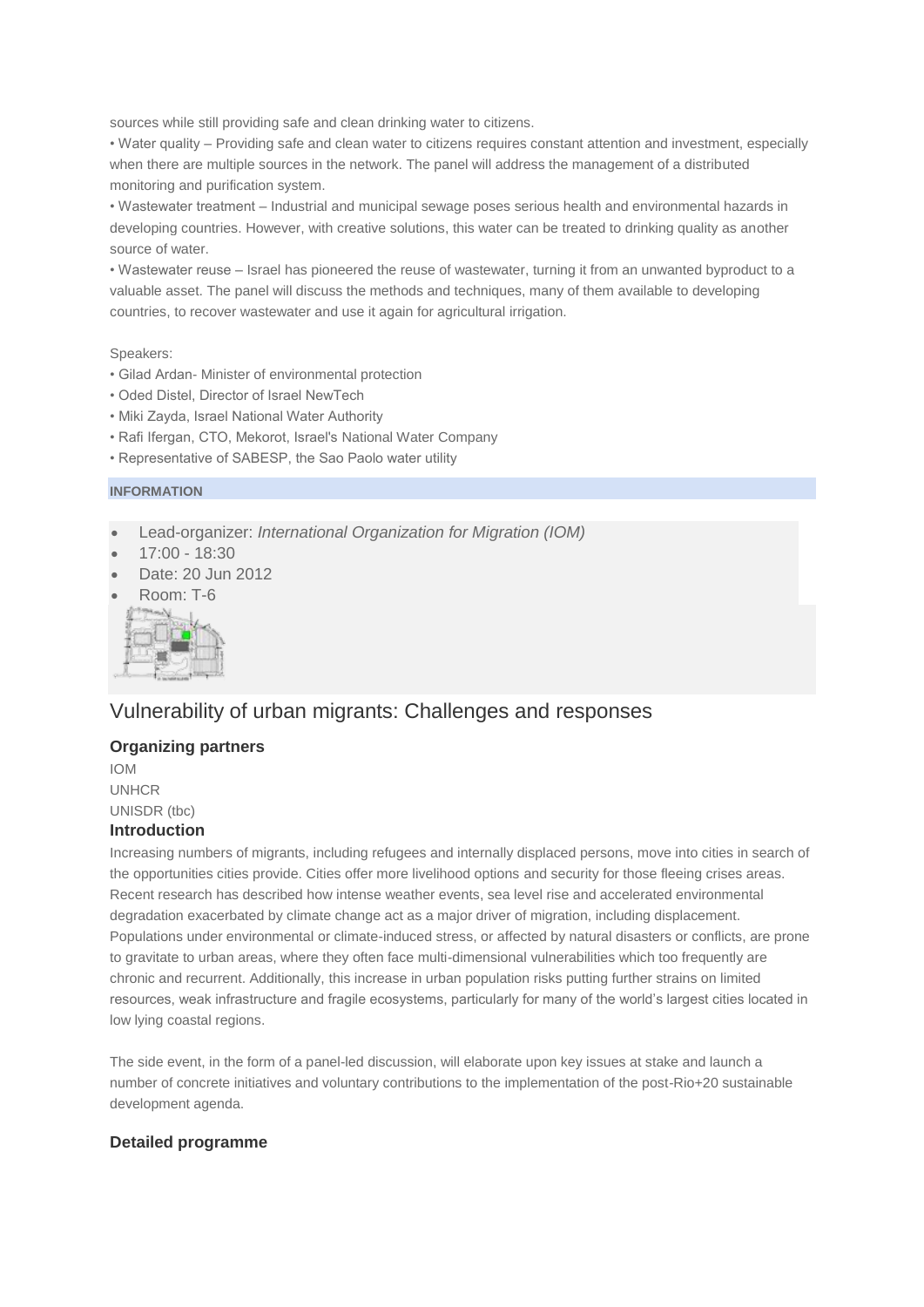This side event will focus on understanding the drivers of migration towards urban areas and the particular situation of the urban migrant, including displaced persons. A panel-led discussion will review the need for strengthened disaster risk reduction efforts, especially as they relate to the multi-dimensional vulnerable urban populations.

The event brings together high-level government officials and heads of three of the major organizations working in this field in order to discuss key issues and to launch concrete voluntary contributions to the implementation of the post-Rio+20 sustainable development agenda. Among the participants will be:

Government of Bangladesh Government of Barbados (tbc) Government of Norway (tbc)

Ambassador William Lacy Swing, Director General, International Organization for Migration (IOM) Mr. António Guterres, United Nations High Commissioner for Refugees (UNHCR) Ms. Margareta Wahlström, Special Representative of the Secretary-General for Disaster Risk Reduction (ISDR) (tbc)

As migration is a reality for one in seven persons on the planet today, the links between globalization, sustainable development and migration in the context of Rio+20should be addressed. A growing body of evidence illustrates the degree to which migration impacts social and economic development. Furthermore, recent studies now give us insights as to how climate change is becoming a major driver of global migration patterns.Practically, cities such as Nairobi, Port au Prince, Khartoum and Manila have all witnessed recent major population movements due to crises, illustrating the vulnerabilities of the populations and how disaster risk reduction and resilience play a critical role.

A key factor in the rapid growth of cities, mega-cities in particular, is the continuous flow of incoming migrants, including displaced persons, many of whom originate from rural areas and smaller urban areas. Though many are drawn to large cities by the prospect of a better life, others increasingly migrate from environmentally-fragile areas as a means to adapt to climate change. In the case of those forcibly displaced, they often seek protection and assistance that urban cities may offer, yet they too often end up in over-crowded slums and peripheral spontaneous settlements that lack the most basic services. Without formal support, they frequently seek work in the informal labour market and are unable to enjoy equal rights and opportunities as local citizens, both in developed and developing countries. Local government and planning authorities need to proactively plan for environmentally sustainable and socially responsible settlements. This situation creates multi-dimensional vulnerabilities, exposing migrants to increased risks including disease, higher mortality rates, and urban violence. Creating specific responses to the needs of urban migrants and displaced for integration, access to health care and education is a fundamental matter for sustainable development. Likewise, return and reintegration should be supported as an option for those who choose to do so.

At the same time, refugees and displaced persons may find themselves in disaster prone areas, often in fragile states. This increases the risk of secondary displacement, further impacting vulnerabilities. . As the drought in the Horn of Africa demonstrated, rapid changes to fragile ecosystems have resulted in large numbers of displaced people. As famine was declared in Somalia, thousands made their way into refugee camps throughout neighbouring Kenya in dire search of food and shelter.

The international community has long been engaged with setting up procedures and protocols for emergency preparedness and risk reduction to cope with exposure to environmental hazards. There is a greater need to develop regional approaches to reduce potential future risks and better prepare for disasters. Building resilience to disasters and climate change is both cost-effective and saves lives, while also serving to avoid resort to forced migration as a survival strategy.

Voluntary commitments for the Secretary-General registry (further details to follow in the registration of Voluntary Commitments)

Primary sustainable development area: Sustainable cities

• Development of regional mapping tools tracking potential migratory movements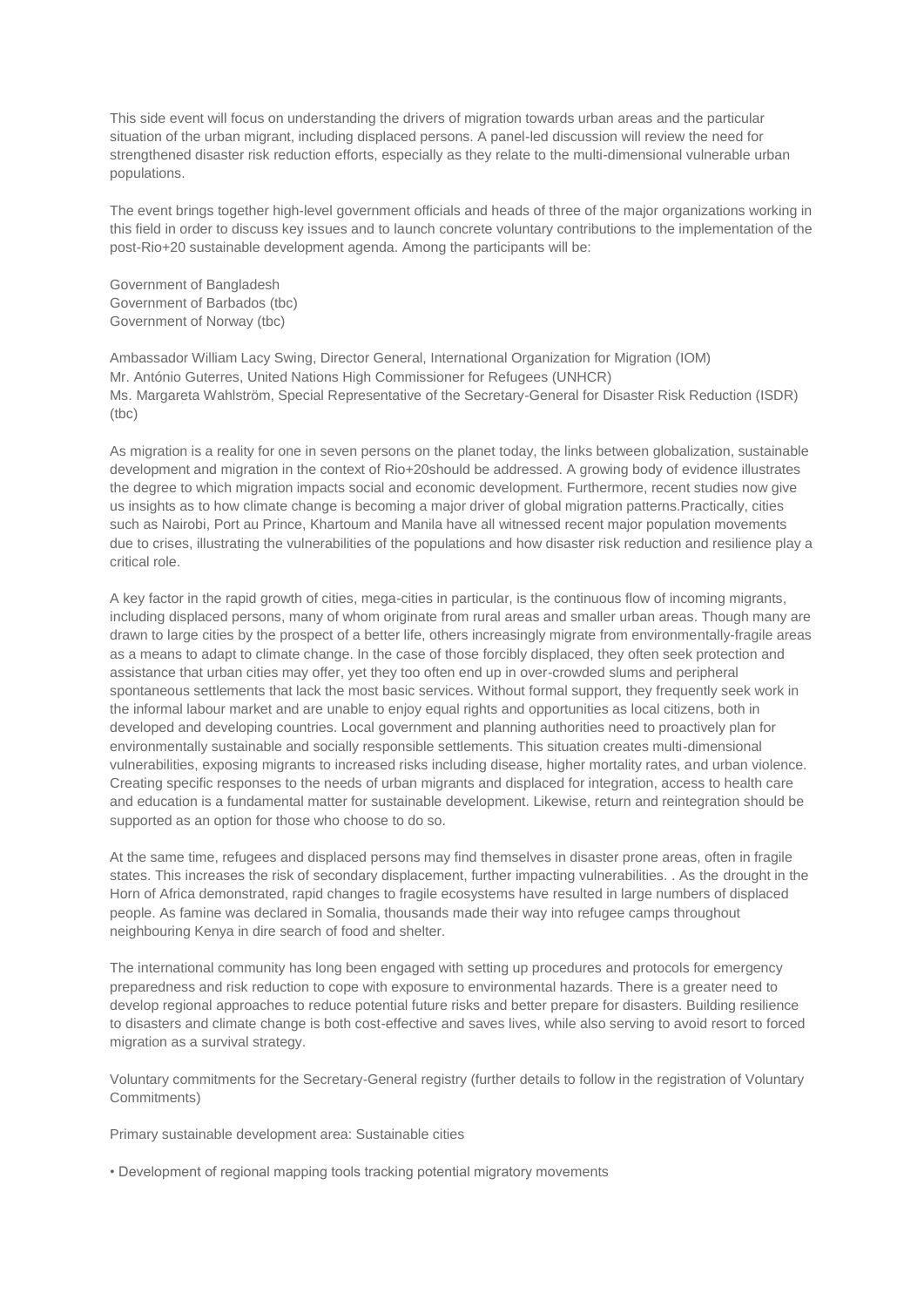• Input to the Resilience agenda and in particular "Resilient cities" through presentation of pilot projects together with representatives of participating governments

#### **INFORMATION**

- Lead-organizer: *United Nations Human Settlements Programme (UN-HABITAT)*
- 11:00 12:30
- Date: 21 Jun 2012
- Room: T-4



## Future Cities and National Urban Policies

#### **Organizing partners**

The Government of Norway **Introduction**

This side event will convene six high-level speakers – including a Head of State, Minister, Mayor, and CEO - from different regions for an interactive discussion facilitated by a high-profile journalist. The expected outcome is that member states will endorse the importance of developing national urban policies as levers for sustainable development. Cities must rapidly address unprecedented demographic and spatial expansion. However, poor capacity, dwindling funds and dysfunctional linkages with higher levels of government have yielded sprawl, congestion and segregation – environmental, economic and social, respectively – which are sometimes beyond their immediate control. Many cities cannot tackle these challenges alone: they require interventions at higher levels of government. One crucial step is to integrate urban development in national sustainable development policies. These can serve as enabling frameworks for transport corridors, job creation and development within and between cities, and they can also empower local authorities to work more closely with national governments.

#### **Detailed programme**

This side event will convene six high-level speakers from different regions and sectors for an interactive discussion facilitated by a high-profile journalist. The provisional line-up (to be confirmed) includes His Excellency Paul Kagame, President of the Republic of Rwanda; Dr Joan Clos, Under-Secretary-General and Executive Director, UN-Habitat; Heikki Holmås, Minister of International Development, Norwegian Ministry of Foreign Affairs; Amy Khor Lean Suan, Member of Parliament and Mayor, Singapore; Antoine Frérot, Chairman and CEO, Veolia Environnement; Saskia Sassen, Professor at the London School of Economics and Political Science; and a CNN International correspondent as facilitator. Speakers will provide short introductions and then the facilitator will guide a panel dialogue, followed by a question and answer session with the floor.

Successful national urban policies generally yield the following results: (a) the identification of urban development priorities towards socially and economically equitable and environmentally friendly urban and national development; (b) guidance on the future development of the national urban system and its spatial configuration concretized through National and Regional Spatial Plans for Territorial Development; (c) better coordination and guidance of actions by national actors, as well as lower levels of government in all sectors; (d) increased and more coordinated private and public investments in urban development and consequent improvement of cities productivity, inclusiveness and environmental conditions.

Urbanization in most developing countries is bringing about enormous changes in the spatial distribution of people and resource and in the use and consumption of land. Although such process is strongly linked to development, both social and economic, many countries lack the supporting policies and frameworks that can leverage it for increased development gains and can guide it towards sustainable patterns. While urbanization creates huge wealth and opportunities, enables better use of assets and creates new ones, in many countries, particularly in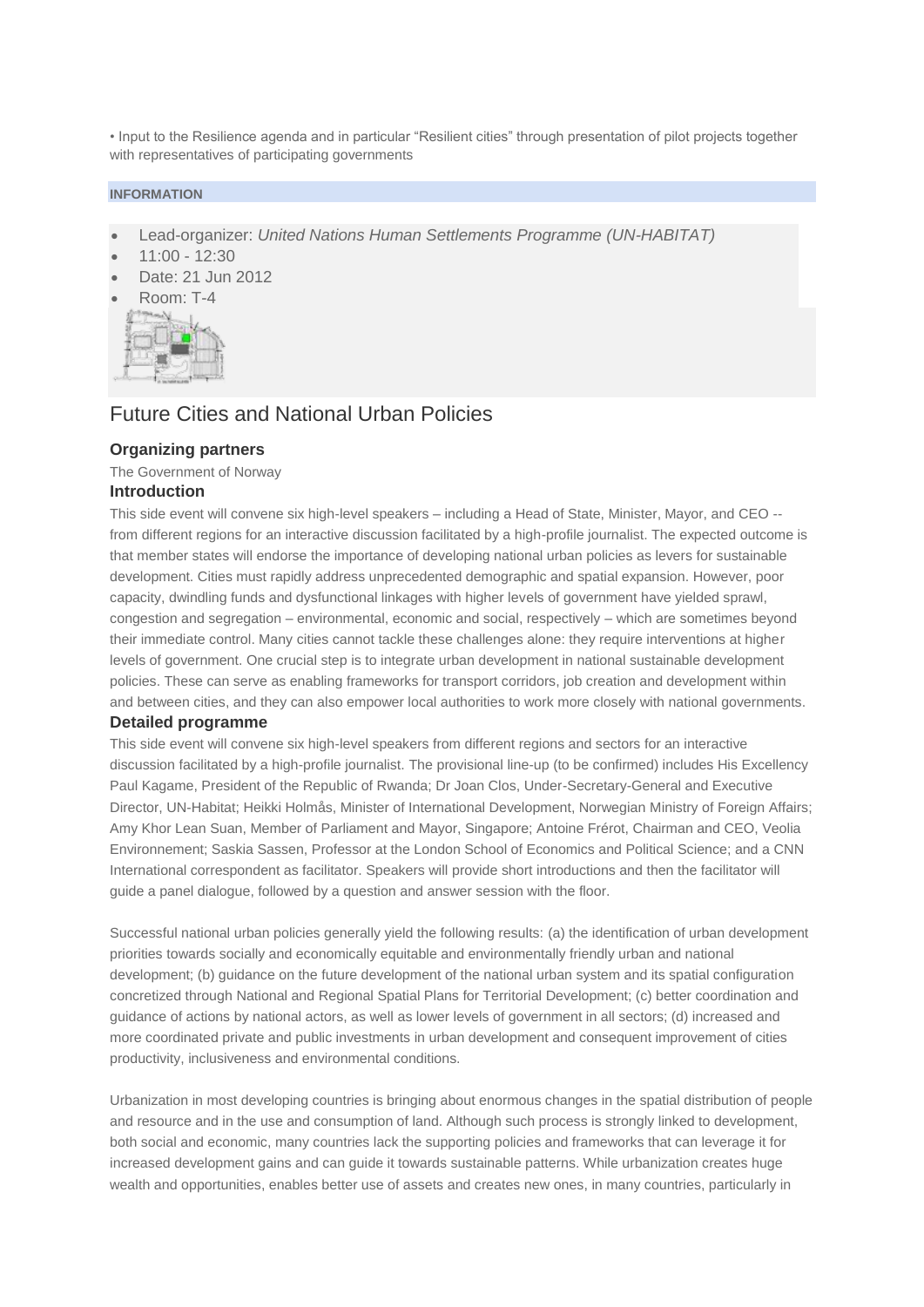the developing world these are not harnessed for development and in fact urbanization's challenges often seem to outpace the development gains.

In order to harness urbanization and mitigate its negative externalities, and promote an "urban paradigm shift", there is need for a coordinated approach and clear policy directions. Yet in many countries, several government departments are in charge of different parts of the urbanization challenge, and urbanization is not considered a national development opportunity. In general the overall understanding of cities in national development is also very limited, and so is the appreciation of the structural transformations represented by the dynamics of growth in urban centres.

The development of a national urban policy is the key step for reasserting urban space and territoriality and for providing the needed direction and course of action to support urban development. The national urban policy provides an overarching coordinating framework to address the most pressing issues related to rapid urban development, including slum prevention and regularization, access to land, basic services and infrastructure, urban legislation, delegation of authority to subnational and local governments, financial flows, urban planning regulations, urban mobility and urban energy requirements, as well as job creation.

Approved at the highest level, a national urban policy should provide the general framework to orient public interventions in urban areas and be a reference for sectoral ministries and service providers. It should also be the key reference for legislative institutional reform. The National Urban Planning Policy is also a good instrument for public and political awareness of the gains to be obtained from sustainable urban development, as well as an opportunity to promote consultation with urban stakeholders.

The event will consolidate inspiring examples of national urban policies playing key roles in urban development. Existing examples include South Africa, Brazil and China, where a clear urban policy has been a key tool to orient action, to address inequality and to energize the development process. UN-Habitat has supported several urban policy development process including in Burundi, Malawi, Sri Lanka (National Urban Sector Policy Framework) and Mongolia.

Lastly, this event will advocate the development of national urban policies along the following sequence of steps: country assessment; advice on setting up of national processes and stakeholder participation; documentation of good practices to support national processes; analysis of urban planning policies and instruments; facilitation of local-national dialogue on reforms; dissemination and capacity development on the urban policy across the full range of actors.

The contribution of this event to the outcome of UNCSD/Rio+20 is the integration of urban development in national sustainable development policies. Not only can such policies serve as enabling frameworks for transport corridors, job creation and development within and between cities, but they can also empower local authorities to work more closely with national governments. As a direct result of this event, it is expected that member states will endorse the importance of developing national urban policies as levers for sustainable development.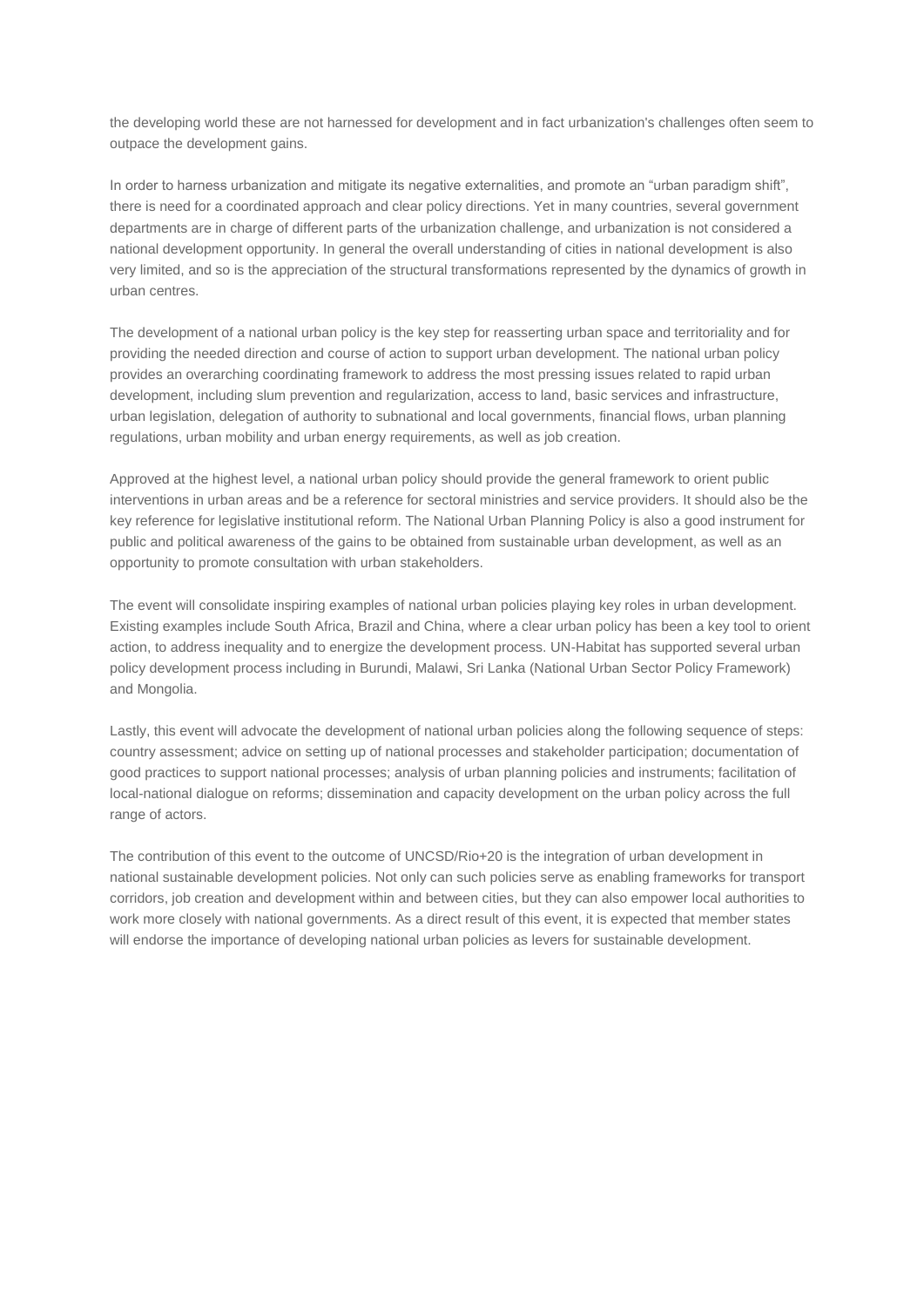#### **INFORMATION**

- Lead-organizer: *Japan*
- 11:00 12:30
- Date: 21 Jun 2012
- Room: T-9



# Future Cities We Want-Linking and Spreading Sustainable Future Cities-

### **Organizing partners**

Organizer: Government of Japan

Co-Organizer: OECD UNDESA (UNCRD) UNDP UNEP UN-ESCAP UN-HABITAT World Bank and other international partners C40 City of Yokohama CITYNET ICLEI Tokyo Metropolitan Government and other local municipalities that are actively involved in building sustainable cities **Introduction**

In order to achieve Sustainable Development, building sustainable cities is indispensable. There are a number of frameworks that have been put forward by organizations and associations working on sustainable cities, however, many municipalities, particularly in developing countries, face the lack of technology as well as financial and human resources. In order to build more sustainable cities, it is important to share best practices and to support their own efforts and knowledge sharing. At this side event, Japan, on behalf of itself and its partners, will announce an establishment of an initiative of "Future Cities We Want". Activities to be implemented in this initiative are: to formulate concepts of "Future Cities"; to establish a platform to coordinate a number of existing frameworks; to establish a platform for local authorities to provide mutual support; to establish a mechanism to support resource mobilization; and to promote regional cooperative mechanisms.

#### **Detailed programme**

Nearly half of the world's population lives in urban areas and this ratio is expected to grow. In order to achieve Sustainable Development, building sustainable cities is indispensable. Sustainable cities integrate the three pillars of sustainable development, in other words, sustainable cities are economically productive, environmentally sustainable and socially inclusive. Also resilience to climate change and natural disaster should be taken into consideration.

Currently various activities are taken place around the world to build sustainable cities. For example, Japan has been promoting a "FutureCity" Initiative, the basic concept of which is to realize "human-centered cities while creating new values to resolve the challenges of the environment and super aging." Future cities that we promote could consist of the following elements: human-centered cities that focus on each individual including women, youth and the elderly as well as create industries that enhance quality of life; green (low-carbon) cities with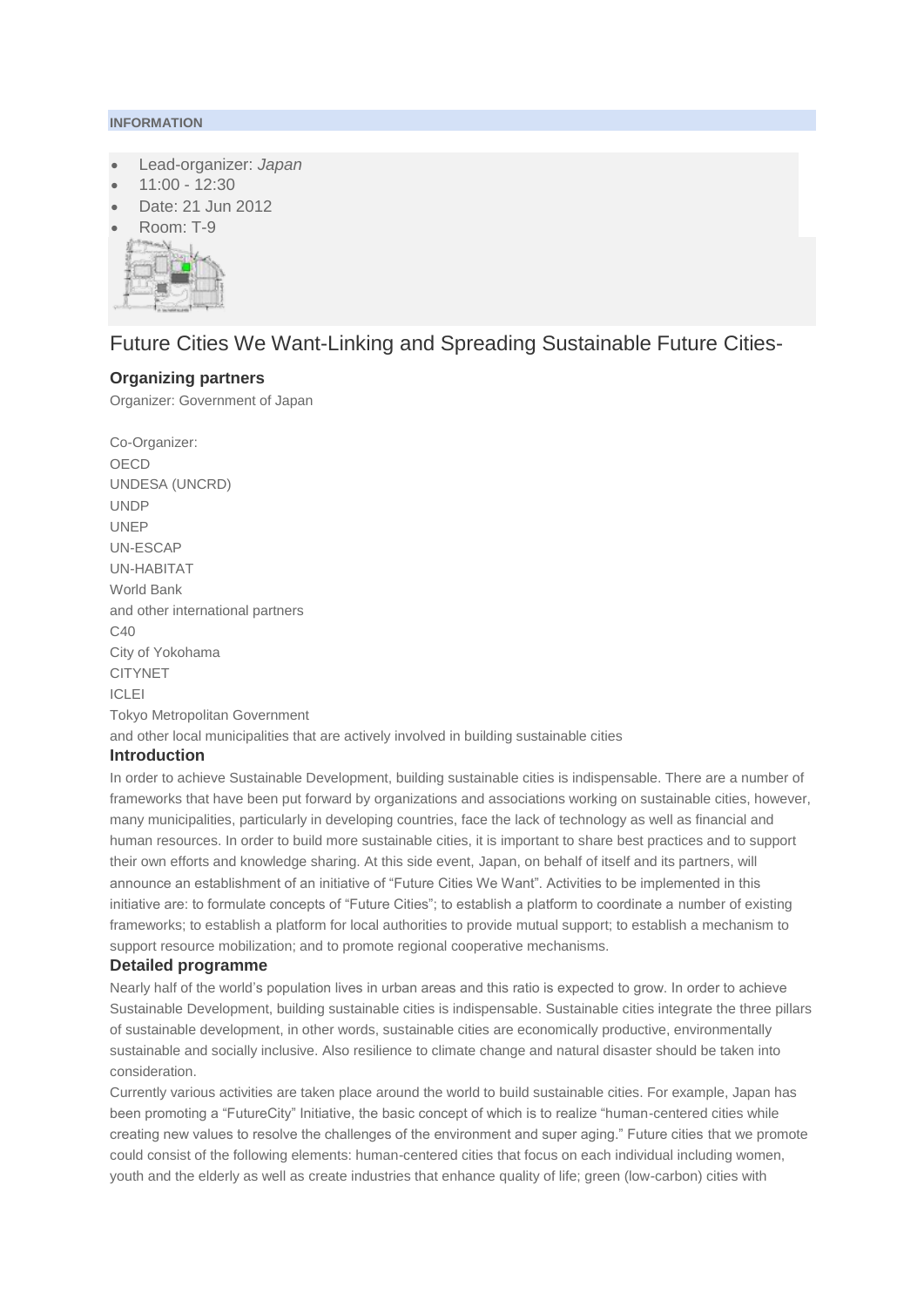advanced environmental technologies such as renewable energy, energy-saving technology, eco-buildings; smart cities equipped with smart basic infrastructure, such as smart grids, transportation, ITC; sound material-cycle cities that work on sustainable consumption and production including 3Rs (Reduce, Reuse, and Recycle); resilient cities against natural disasters and climate change; Moreover, as committed in the "Tohoku Smart Community Initiative towards the reconstruction of the Disaster-affected Areas" proposed at the International Energy Seminar in Fukushima this March, the disaster affected areas are now seeking to build new communities which are resilient to disasters with introducing renewable energy.

There are a number of frameworks that have been put forward by organizations and associations working on sustainable cities, namely the World Bank Eco2Cities program, ICLEI's Building Sustainable Cities Program, the European Sustainable Cities and Towns Campaign. However, many municipalities, particularly in developing countries, face the lack of technology as well as financial and human resources. In order to build more sustainable cities, it is important to share best practices and to support their own efforts and knowledge sharing. At this side event, Japan, on behalf of itself and its partners, will announce an Initiative of "Future Cities We Want". Activities currently under consideration to be implemented in this initiative are as follows; i) Formulating common concepts of "Future Cities"

ii) Establishing a forum to coordinate a number of existing frameworks

iii) Establishing a platform for local authorities to provide mutual support including capacity building for city leaders and technical assistance from advanced cities and knowledge exchange among all cities, and (annually) awarding some cities which are rich in best practices to be shared with the world.

iv) Establishing a mechanism to support resource mobilization modality including private financial resources for the realization of sustainable cities, especially in the developing countries

v) Promoting regional cooperative mechanisms to enhance the knowledge, experience and technologies among regions.

The side event will consist of short presentations by 6-7 panelists (including high-level representatives of relevant organizations), followed by a discussion. The side event will conclude with the announcement of the launch of Initiative of "Future Cities We Want" -- an international platform for linking and spreading sustainable cities around the world.

### **INFORMATION**

- Lead-organizer: *French Development Agency (Agence française de développement)*
- 15:00 16:30
- Date: 21 Jun 2012
- Room: T-6



## Innovative approaches for sustainable urban development -North & South

## **Organizing partners**

French Ministry of Ecology, Sustainable Development, Transportation and Housing French Development Agency (AFD) ADEME Comité 21 French partnership for cities and territories **Introduction**

Increasing urbanization worldwide and its impact on climate change makes the sustainable development of cities and their territories as one of the main challenges and priorities of the 21st century.

If urbanization is inadequately spread, it can have negative impacts on environment and dramatic social and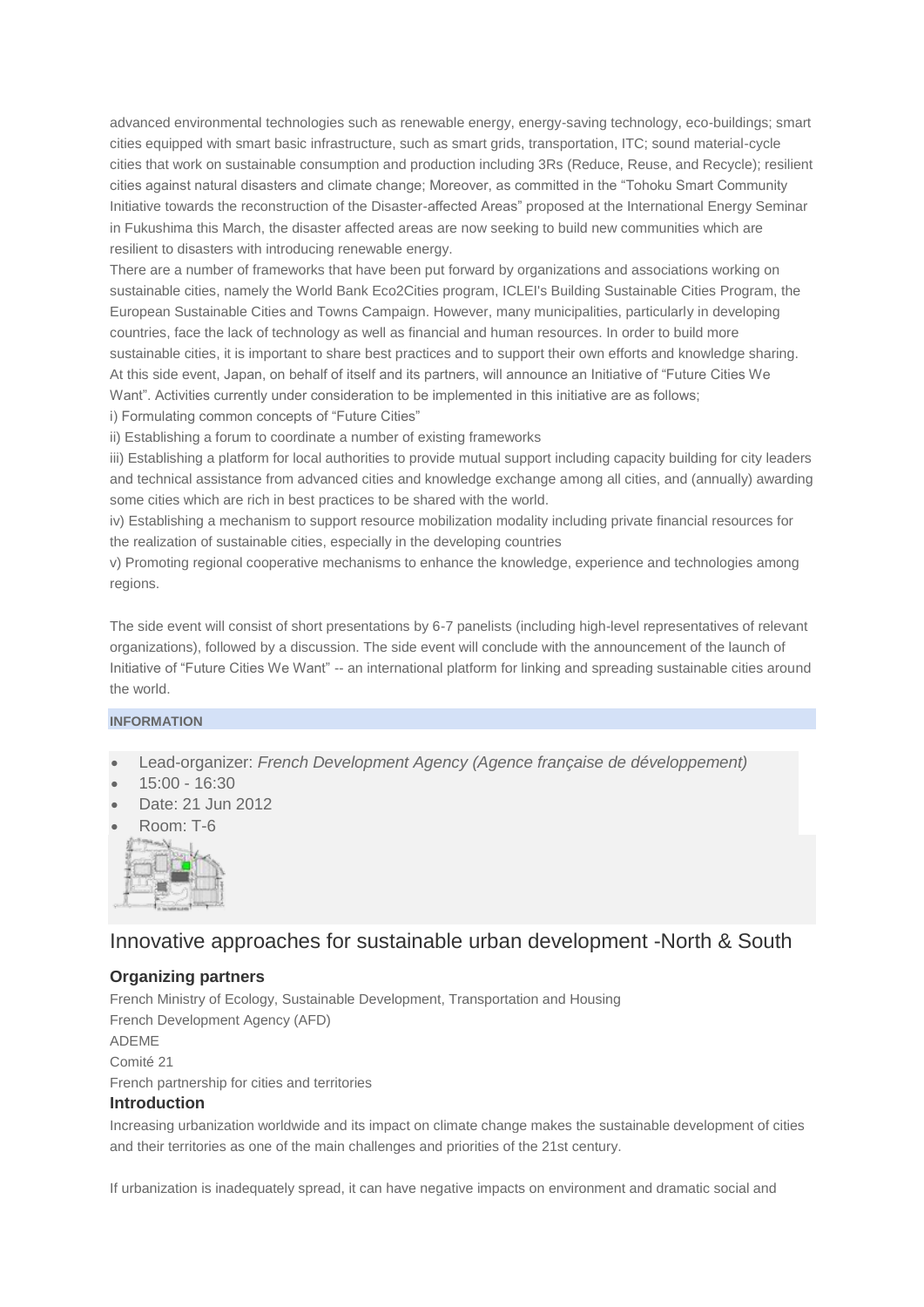economic consequences. However, a well-designed urban development potentially promotes preservation of Global Public Goods, through a considerable economy of scale effect in reducing emissions of greenhouse gases (urban density, public transport ...) and prevention of communicable diseases ( access to health services).

Urban growth should be framed and supported. As other countries, France is promoting an integrated approach to support sustainable urban development, where local stakeholders, including local governments, are key actors for sustainable development policies. This approach is the result of fruitful exchanges with partners from Southern countries.

#### **Detailed programme**

For several decades, France developed actions for curbing climate change and adapting to its effects, within its own national territory, and abroad, within its international cooperation projects. The projects are constantly striving to provide innovative, flexible and scalable answers. Exchanges with cities and territories from emerging or developing countries are of particular interest for sharing of best practices, practical solutions and strategies.

This side event will provide an opportunity to present tools and practices used by stakeholders from several countries (France, Brazil, Columbia, and other examples in the world) to enable them to share solutions and recommendations for sustainable urban development.

These tools and practices relate to various fields of sustainable urban development: air quality, solid waste, water and sanitation, sustainable mobility, energy efficiency and renewable energy, management and risk prevention. A comprehensive and integrated approach is promoted by the organizers of this side-event: indeed, only a comprehensive approach can address the various issues of a sustainable urban development, such as location of activities, urban mobility, and environmental protection, which is major thematic cross-cutting all city functions.

To be sustainable, urban development, must be based on : (i) an harmonization of sector policies, (ii) a multistakeholder dialogue, during the conception phase of projects and during their implementation (monitoring & evaluation), (iii) a social and economic inclusive approach. The role of local authorities, which are the closest from the needs of communities, and the main stakeholders for sustainable urban development, have to be strengthened.

Furthermore, sustainable spatial development is not limited to the formal and dense city. The integrated approach applies to a functional area (city area, metropolitan area, regional functional area) in order to promote environmental protection, curbing climate change and sustainable development.

Tools and solutions presented during the side-event will include: projects of eco-neighbourhoods and eco-cities, local climate-strategies, mobility plans, integrated social planning.

The speakers will try to answer practical questions and make specific recommendations:

- What kind of actions should be promoted to curbing climate change and favor sustainable territorial development?

- What tools should be developed to build cross-sector approaches?

- What are the practical actions that should be implemented in the relevant sectors: urban transport, waste, energy efficiency and renewable energy, adaptation, etc.

- How do you build multi-stakeholder consultation and concertation mechanisms?

- What strategies and actions are recommended to integrate the territorial scale beyond the city, to fight against urban sprawl, to promote a compact city development?

- What sources of funding for actions, especially for local governments?

- During project's implementation: what kind of partnership between public and private entities?

Speakers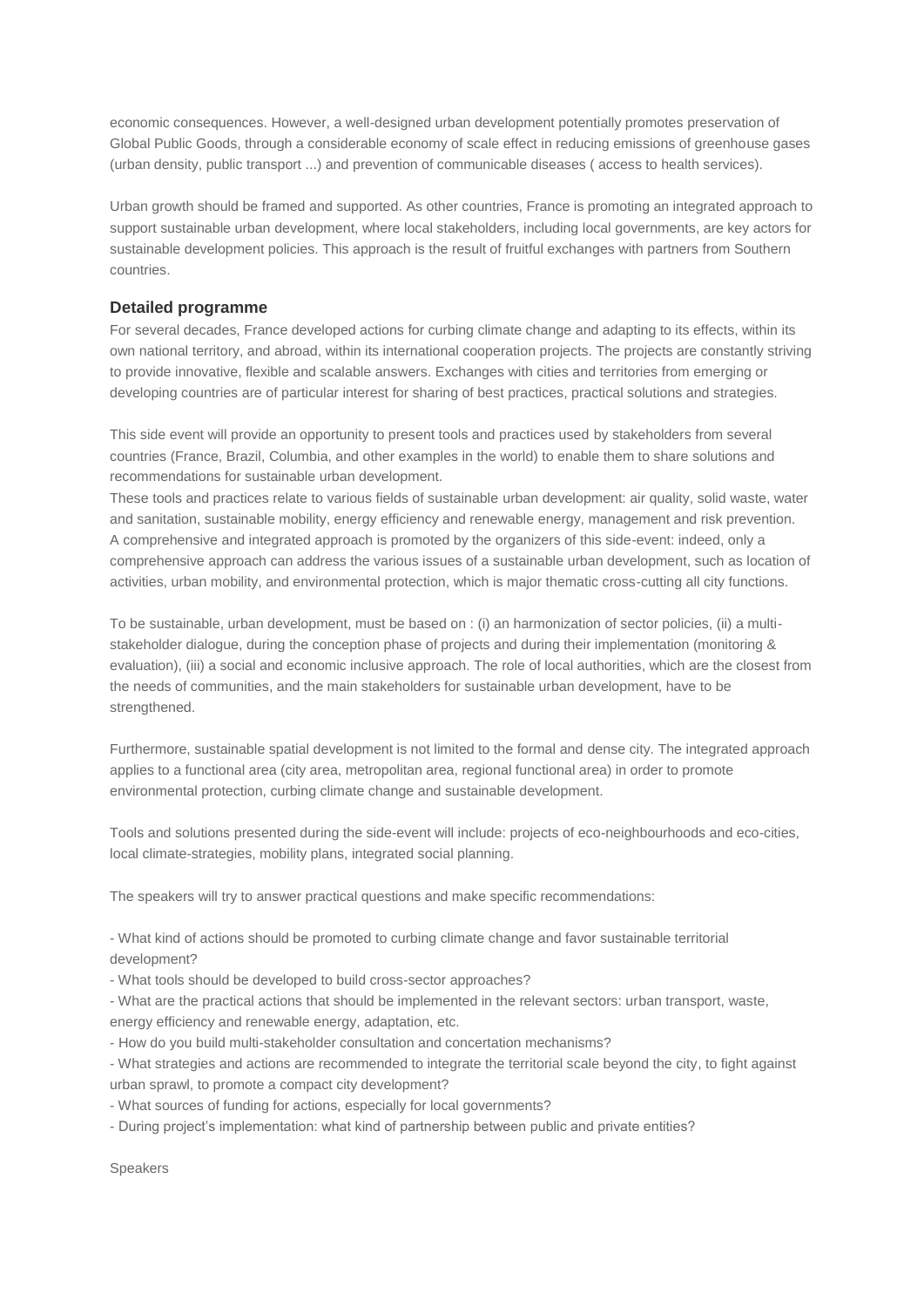- An example of territorial climate plan in France (Grand Lyon) : Bruno Charles, President of Greater Lyon-Environment

- An example of territorial climate plan in Gaziantep (Turkey): Guzelbey, Mayor of Gaziantep

- Presentation of eco-neighborhoods and eco-cities approaches in France: Franck Faucheux, Ministry of Ecology, Sustainable Development, Transport and Housing

- Example of Climate Plan Air Energy (PACE) of the State of Rio Grande do Sul (Brazil), led by FEPAME (agency environmental protection of the state of Rio Grande do Sul), supported by ADEME and the French cooperation and conducted by the consulting firm EnvirOConsult: Jussara Cony, Secretary of State for the Environment of the State of Rio Grande do Sul (Porto Alegre)

- The integrated social planning and the long term development strategy in Medellin, Colombia: Paula Restrepo, Director of the "entrepreneurial responsibility" in EPM (Empresa Publica de Medellin, utility Medellin) (to be confirmed)

- Solutions for curbing climate change, particularly with regard to urban mobility, energy efficiency and renewable energy in Cape Town (South Africa): Osman Asmal, Director, Environmental Resource Management Department) (to be confirmed)

Potential contribution to the UN Conference on Sustainable Development

A comprehensive and integrated approach is promoted by the organizers of this side-event: indeed, only a comprehensive approach can address the various issues of a sustainable urban development, such as location of activities, urban mobility, and environmental protection, which is major thematic cross-cutting all city functions.

To be sustainable, territorial development, must be based on : (i) an harmonization of sector policies, (ii) a multistakeholder dialogue, during the conception phase of projects and during their implementation (monitoring & evaluation), (iii) a social and economic inclusive approach. The role of local authorities, which are the closest from the needs of communities, and the main stakeholders for sustainable urban development, have to be strengthened.

Furthermore, sustainable spatial development is not limited to the formal and dense city. The integrated approach applies to a functional area (city area, metropolitan area, regional functional area) in order to promote environmental protection, curbing climate change and sustainable development.

#### **INFORMATION**

- Lead-organizer: *Sweden*
- 15:00 16:30
- Date: 21 Jun 2012
- Room: P3-A



## SymbioCity - the role of cities in realizing the Rio+20 agenda

## **Organizing partners**

Organized by the Government of Sweden. Organizing partners: UN-Habitat, the United Arab Emirates and China (China t.b.c.)

### **Introduction**

The world is urbanizing fast. As a consequence the development in cities will be of fundamental importance for almost any sustainability issue. At the World Summit on Sustainable Development in Johannesburg in 2002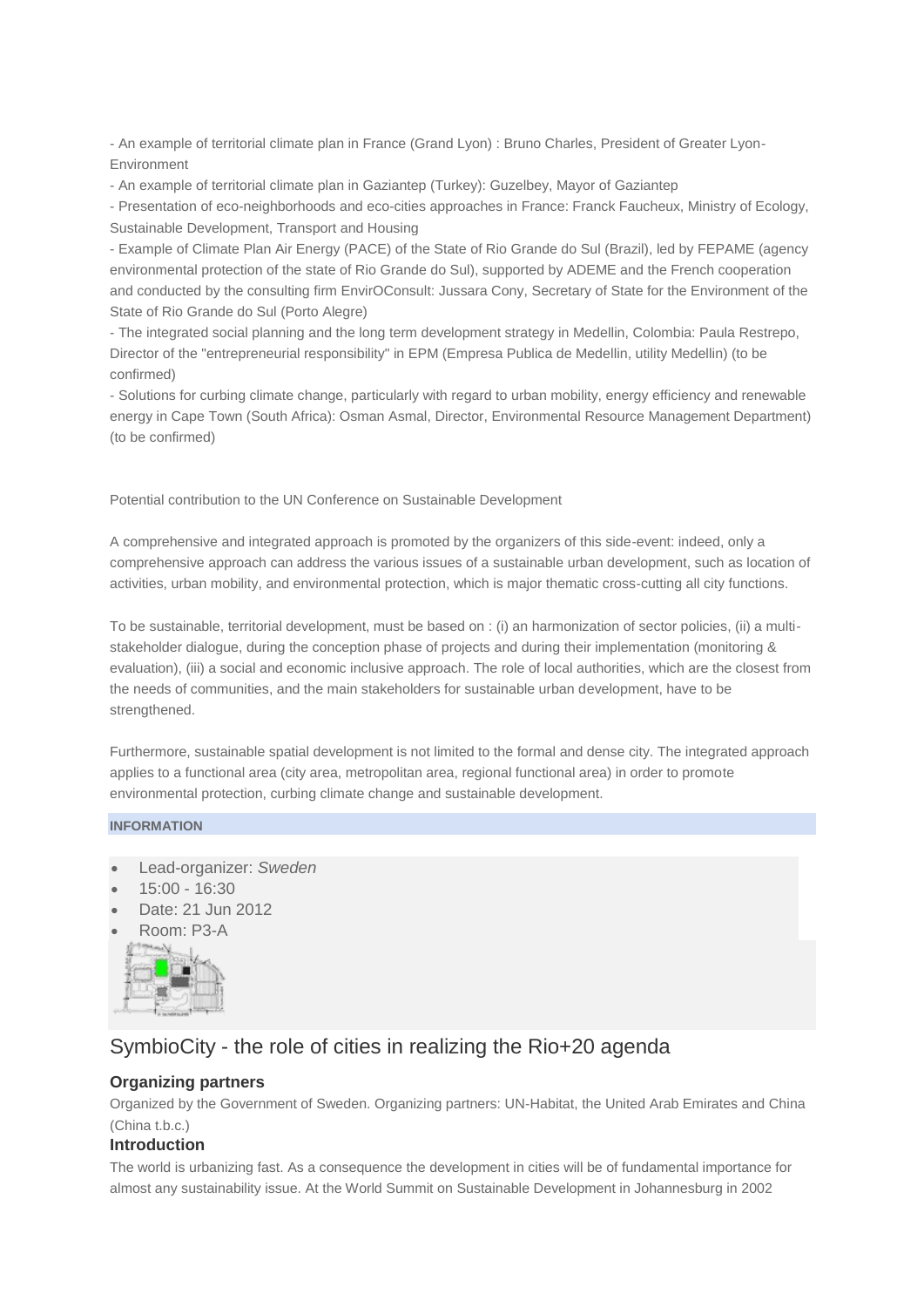Sweden launched the SymbioCity-initiative for sustainable cities in partnership with China, building on our experience of innovative, holistic eco-city projects. Since then, the work for sustainable and inclusive urban development has been further intensified in cooperation with China, UAE and other countries and stakeholders who are also spearheading urban sustainability. This side event will engage national and local politicians, front runner cities in Sweden, China, UAE and other countries, industry, urban experts, UN-agencies and stakeholder groups for presentations and discussions on the current thinking, best practices and new commitments for integrated, inclusive and sustainable urban development and the role of cities in realizing the Rio+20 agenda. **Detailed programme**

## We are entering the urban millennium. Already now more than 50% of mankind lives in cities, towns and other urban settlements. By 2050 this ratio is expected to have passed two-thirds. Cities are also becoming increasingly important as centers for economic activity, development and innovation. In addition, the global challenges are often most severely felt in cities. Climate change is a poignant example. How cities develop and are managed will therefore be of fundamental importance for almost any sustainability issue. But cities are also the places where we can change, innovate and provide leadership to deal with the challenges. In cities, we more readily focus on all three dimensions of sustainable development since they are part of our daily integrated lives and decisions. And the density of cities can provide opportunities for efficient solutions. Sustainable and inclusive urban development can therefore be one important answer to how we can convert to a green economy and achieve

significantly better living conditions for all, including for the urban poor.

Sweden has a long history of working with sustainable development. Municipalities and industry have been instrumental in developing many innovative solutions like bio-fuelled district heating, waste management systems, smart grids and transport solutions. Several innovative eco-city districts have been developed by applying an integrated, holistic perspective on urban development. This is an on-going effort, and the government has recently established a new program to facilitate even higher ambitions. Sweden also puts much emphasis and effort on increased international co-operation and trade for sustainable urban development. The Swedish experiences of sustainable cities, clean tech and the potential for holistic, integrated urban development is presented through the SymbioCity-concept, which was initially launched together with China as a partnership initiative at the World Summit on Sustainable Development in Johannesburg in 2002.

Significant initiatives and efforts in sustainable city development are also being developed in several other countries, including i.a. China, India, Brazil and the UAE, and sustainable urban development is in the process of being established at a strategic level on the agendas of several influential organizations, including in the UNsystem. The increasing international ambitions and the growing body of knowledge and experiences related to sustainable cities makes the case for an exciting discussion of cities and development in relation to sustainability and green economy.

This side event will invite different stakeholders to highlight the latest findings and discuss how sustainable urban development can make significant contributions to the Rio+20agenda . It will explore topics such as:

- What is the current thinking and best practices on integrated, inclusive and sustainable urban development? - What are the best ways to achieved better cooperation across sectors and between different levels of administration?

- How can increased co-operation for sustainable cities contribute to developing a green and inclusive economy and to better living conditions for millions of urban poor?

- How can further commitments for sustainable city development contribute to realizing the Rio+20 agenda?

There will be a strong international perspective, with high level speakers and examples from for China, UAE, Sweden and UN-Habitat. A key point is the learning and exchange of experiences that is needed to take development forward. Experiences from new modes of cooperation and knowledge transfer between the cities of Malmö in Sweden and Tangshan and Hong Kong in China will be highlighted as well as recent developments at the innovative Masdar City in the UAE.

Concrete commitments to the Rio+20 agenda is presented through the joint ventures and sustainable city initiatives facilitated by existing and new cooperation agreements on sustainable urban development.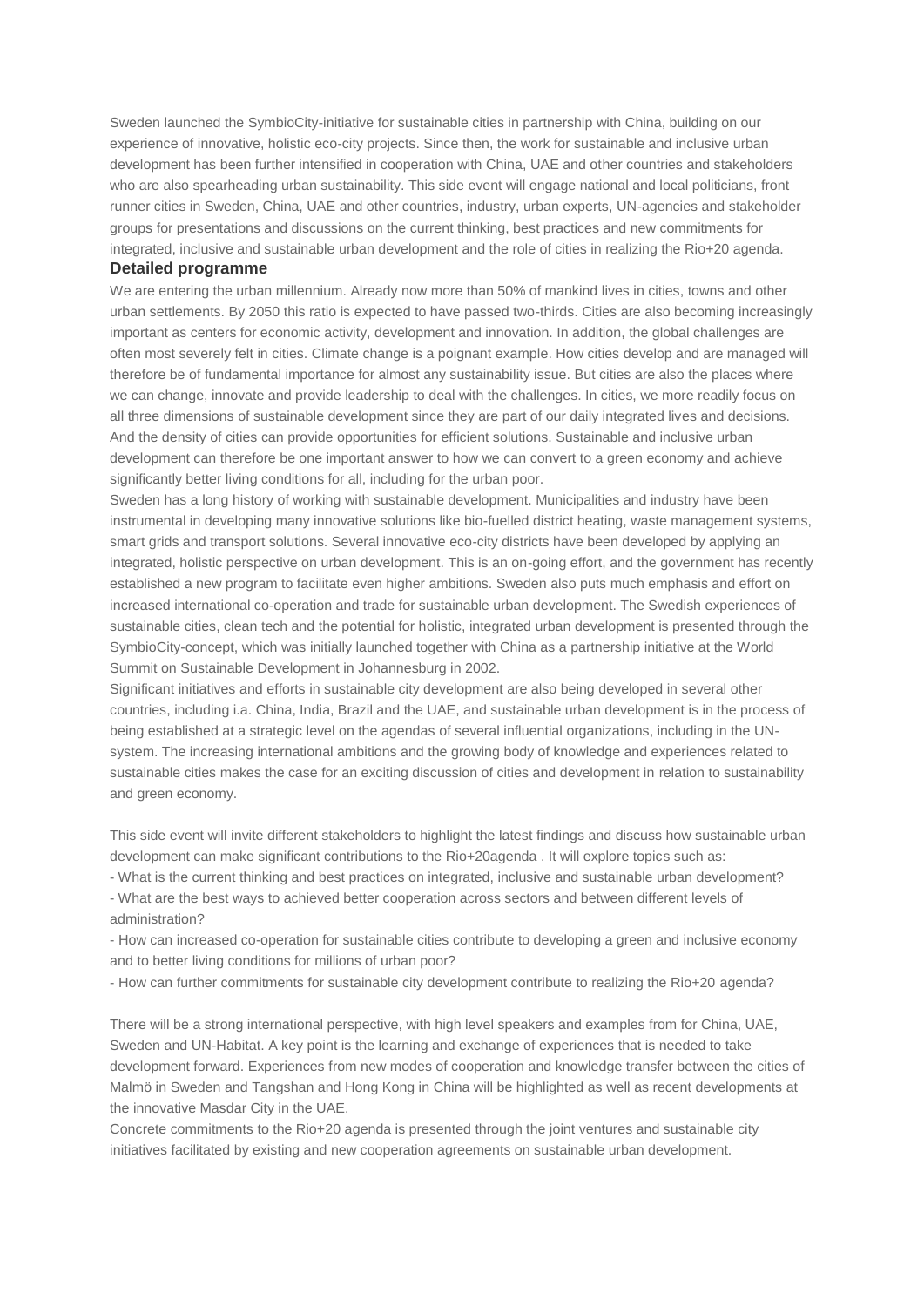Invited speakers at the event include Lena Ek, Minister for the Environment, Sweden Juan Clos, Executive Director, UN-Habitat (t.b.c.) Ilmar Reepalu, Mayor, City of Malmö, Sweden Representatives of the cities of Tangshan, China, Masdar City, UAE and Stockholm , Sweden (t.b.c) Professor Ulf Ranhagen, Sweco and the Royal Institute of Technology (t.b.c) Volvo AB (t.b.c .) ICLEI (t.b.c.)

### **INFORMATION**

- Lead-organizer: *ICLEI - Local Governments for Sustainability*
- 19:00 20:30
- Date: 21 Jun 2012
- Room: P3-6



## Decisions we need for the city of 2030

## **Organizing partners**

ICLEI with World Business Council on Sustainable Development Sweden World Future Council World Resources Institute (WRI) WWF Rio+20s **Introduction**

In 2050, about 9 billion people will live on this planet – how can we ensure at least basic, decent livelihoods for all with more equity and social justice while climatic changes will have taken effect, scarcity will have led to significant price increases in water, food, mineral oil, natural gas, and many materials? ICLEI's vision is not to merely look at the status quo and make incremental improvements to it, but rather to consider the systemic changes we need to make now in order to ensure sustained human life on earth. Within this approach, the side event will consider specifically how we must design our cities now in order to create a sustainable urban future. Which decisions and by whom have to be taken now in order to create a sustainable urban city of 2050? **Detailed programme**

Urbanization is increasing in speed and scale: while in 1950 less than one-third of the world's population lived in cities, by 2050 over two-thirds of the world population will be living in urban areas. In the next 40 years we have to build the same urban capacity which we have built in the past 4000 years.

Considering the widening gap between the resource demands of growing populations and economies, on the one hand, and declining natural resource base and carrying capacity, on the other hand, there would appear to be only one real solution. Our cities need to themselves be designed and managed to produce more and more of their own resource inputs. Cities need to be productive engines of economic growth by 'growing' a substantial part of their own resource base.

Who can and will take the decision we need today in order to set us on this path? This side event will discuss governance from the local to the global level, highlight innovative city examples and outline ideas for future sustainable urban solutions.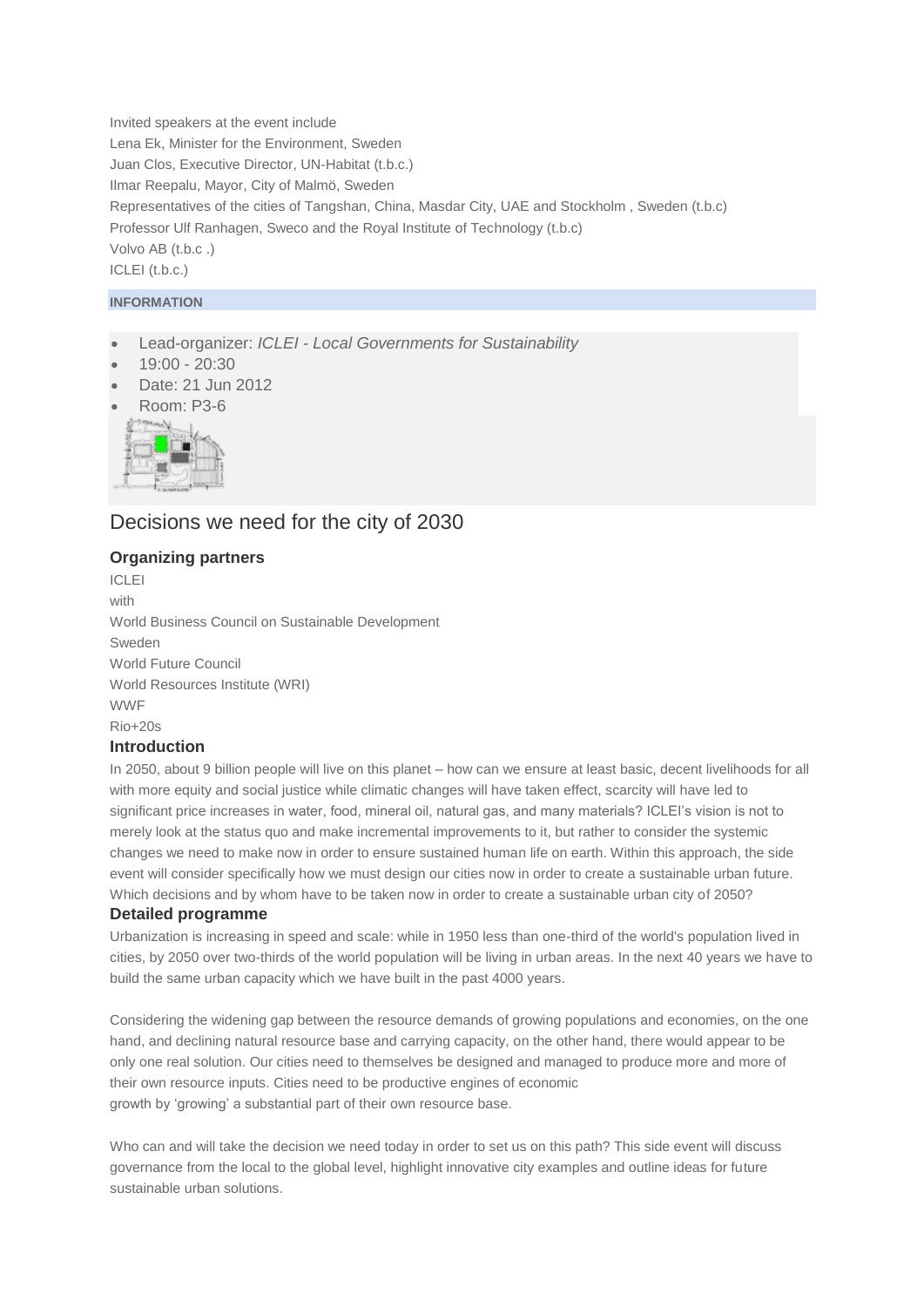Cities have to be a part of the global solutions for sustainable development and thus this side event is directly relevant to Rio+20. All issues of Rio+20 have an urban and local government dimension, including

- Green Economy and Green Urban Economy
- Which role for Local Governments in the future Institutional Framework for Sustainable Development?
- Urbanization and sustainable cities as part of the Sustainable Development Goals.

Discussing new and innovative solutions and possible ways of implementing Rio+20 outcomes already at the summit can be of high value to the conference and its impact on the world.

Speaker who will be invited include:

- David Cadman, President, ICLEI
- Park Won Soon, Mayor of Seoul, Korea
- Eduardo Paes, Mayor of Rio de Janeiro, Brazil
- High-level representatives of all Organizing Partners

#### **INFORMATION**

- Lead-organizer: *Associação Nacional de Órgãos Municipais de Meio Ambiente (ANAMMA)*
- 13:00 14:30
- Date: 22 Jun 2012
- Room: P3-6



## Environmental Public Agencies Meeting at Rio+20

### **Organizing partners**

Organizers:

ABEMA - Brazilian Association of State Entities of Environment ANAMMA - National Association of Environmental Agencies Environmental

Partners/ Co-organizers:

IBAMA - Brazilian Institute of Environment and Renewable Natural Resources and Amazonia ICLEI – Local Government for Sustainability SOS Mata Atlântica – Atlantic Forest Foundation INEA – Environmental Institute of Rio de Janeiro SEA/RJ - State Department of the Environment – Rio de Janeiro

#### **Introduction**

The Brazilian environmental public agencies in the Municipalities and Federal States, represented by ABEMA and ANAMMA, will promote a meeting from 18th to 19th June in the city of Rio de Janeiro. The meeting will discuss issues involving Environment Public Policy and the setting of environmental management regarding the Rio +20 theme: green economy in the context of sustainable development and

poverty eradication.

The discussions will provide a document that will address the 10 principles regarded as fundamental to the sustainability through the Brazilian environmental managers' point of view.

The main goal is elaborating a consistent and democratic document to be delivered during the Conference Rio+20.